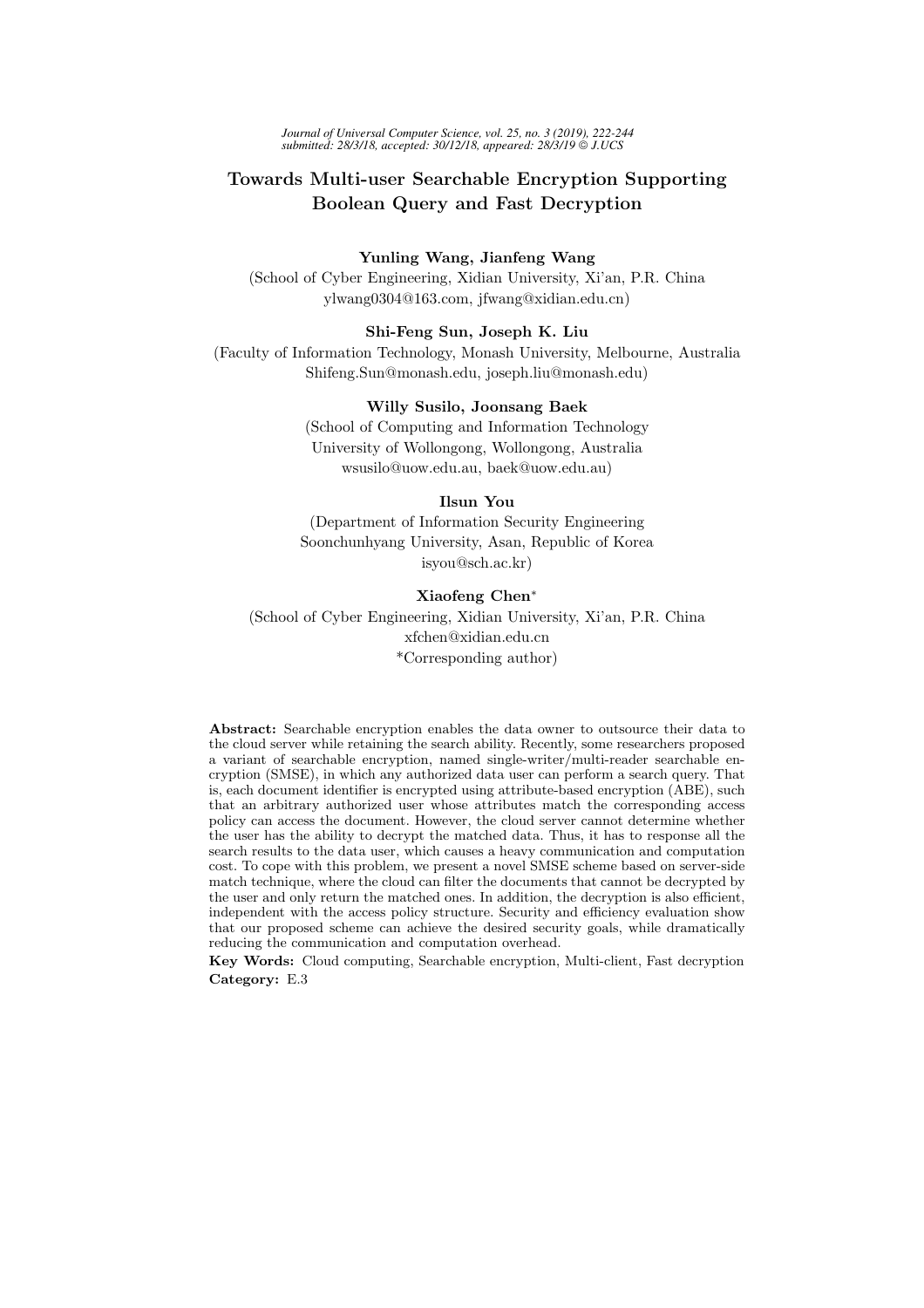# 1 Introduction

Cloud computing provides on-demand computing resources over the internet on a pay-for-use basis. One of the most attractive benefits is for the resourceconstrained users to outsource their data to the cloud server [Chen et al. 2015a, Chen et al. 2016, Li et al. 2019, Xue et al. 2019, Yu et al. 2017]. In this way, the users can enjoy the unlimited resources while reducing the maintenance cost locally. However, outsourcing data to the remote server brings some security challenges [Chen et al. 2014, Chen et al. 2015b], because the cloud server is curious about the users' data and tries to mining useful information. As a result, protecting the security of users' sensitive data is a critical demand in the outsourcing service. Using traditional encryption technique to encrypt data before outsourcing can protect the data security. However, it brings difficulties to perform some meaningful operations on the encrypted data, especially to search for some content interested [Yu et al. 2018A].

Fortunately, searchable encryption (SE) was proposed to protect the security of data while preserving the search ability over the encrypted data. Specifically, in SE scheme, the data owner first generates a search index and encrypts the documents, and then outsources them to the cloud server. Later, if the data owner wants to search some documents which contain a particular keyword, a search token is generated and submitted to the cloud server. Using the search token, the cloud server performs a search over the search index and finally returns the corresponding documents. For single keyword search, the search token is only for a single keyword such that all the final searched documents include the single queried keyword [Curtmola et al. 2006, Song 2000, Stefanov et al. 2014, Wang et al. 2015, Wang et al. 2017]. To rich the query expression, conjunctive searchable encryption was proposed [Ballard et al. 2005, Cash et al. 2013, Zuo et al. 2016], in which the final matched documents contain all the queried keywords. However, all these works focus on single-writer/singlereader searchable encryption (SSSE). That is, the data owner outsources the search index and documents, later it only allows the data owner itself to perform a search.

To extend SSSE to support data sharing, recently single-writer/multi-reader searchable encryption (SMSE) [Sun et al. 2016] was proposed. For SMSE, an authorized user is allowed to submit a legal search token and retrieve the corresponding documents. However, the challenge is how to allocate different permissions to the different authorized users. The permission contains two aspects, the search permission and the decryption permission. For the search permission, the data owner predefines a keyword set for each user, and an authorized user can generate a legal search token for the keywords in the predefines keyword set. For the decryption permission, an authorized user just can decrypt the search results which are delegated to him/her. This goal can be achieved by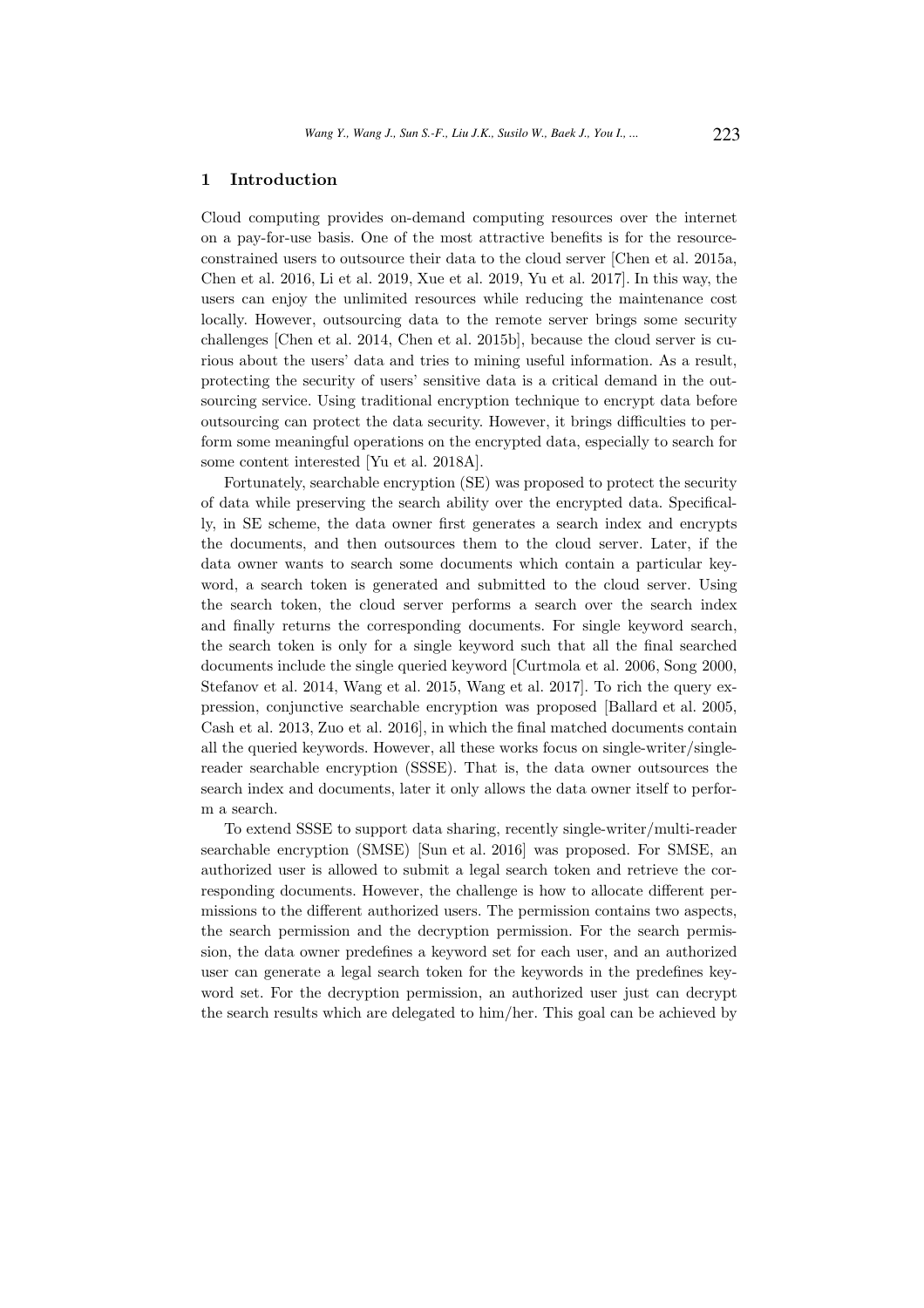encrypting the document identifiers based on attribute-based encryption (ABE) [Bethencourt et al. 2007]. However, it suffers from unnecessary communication overhead. The reason is that the server cannot determine whether the user can decrypt a particular ciphertext. Thus all the search results have to be returned to the user, including the ones which cannot be decrypted. This problem is severe when there are a large number of matched search results, but only a fraction can be decrypted. Besides, before performing decryption, the user has to test whether his/her attributes meet the decryption requirement of each ciphertext. As a result, it also brings the unnecessary computation overhead.

A trivial way to solve this problem is to send the user's attributes to the server. Then the server uses the attributes to match with the access policy and determine whether the user can decrypt the ciphertext. However, the attributes always contain the user's personal sensitive information, which should be protected well. Besides, the traditional ABE technique also leaks the access policy to the server. For the sake of protecting the access policy, anonymous ABE was proposed [Nishide et al. 2008]. However, it is very inefficient to perform decryption for the user. Recently, Zhang et al. [Zhang et al. 2017] proposed a match-thendecrypt technique to improve the decryption efficiency. The idea is for the user to perform match operation first to test whether s/he can decrypt the ciphertext. If yes, the user performs decryption. It indeed reduces a significant amount of computationally intensive operations, such as pairings. However, the match operation is performed on the user side. That means all the matched ciphertext still have to be transformed to the user including the ones which cannot be decrypted. Besides, the match operation also needs to consume the energy of the user's device. As far as the authors' knowledge, how to simultaneously reduce the unnecessary communication and decryption overhead in SMSE without leaking the access policy and user's attributes remains unsolved.

#### 1.1 Our Contribution

In this paper, we proposed a new SMSE scheme, in which the server has an ability to test whether a ciphertext can be decrypted by the user. Thus the server just needs to transmit the ones which can be decrypted by the user. In this way, both the transmission and decryption cost are saved. Specifically, our contributions are two folds:

• We first proposed a server-side match technique for anonymous ABE. We design a particular component of ciphertext to test whether the access policy in it matches with the user's attributes. This match operation neither leaks the access policy in the ciphertext nor the user's attributes. Moreover, the decryption on the user side is very efficient. It just needs a constant number of pairing, which does not increase with the number of user's attributes.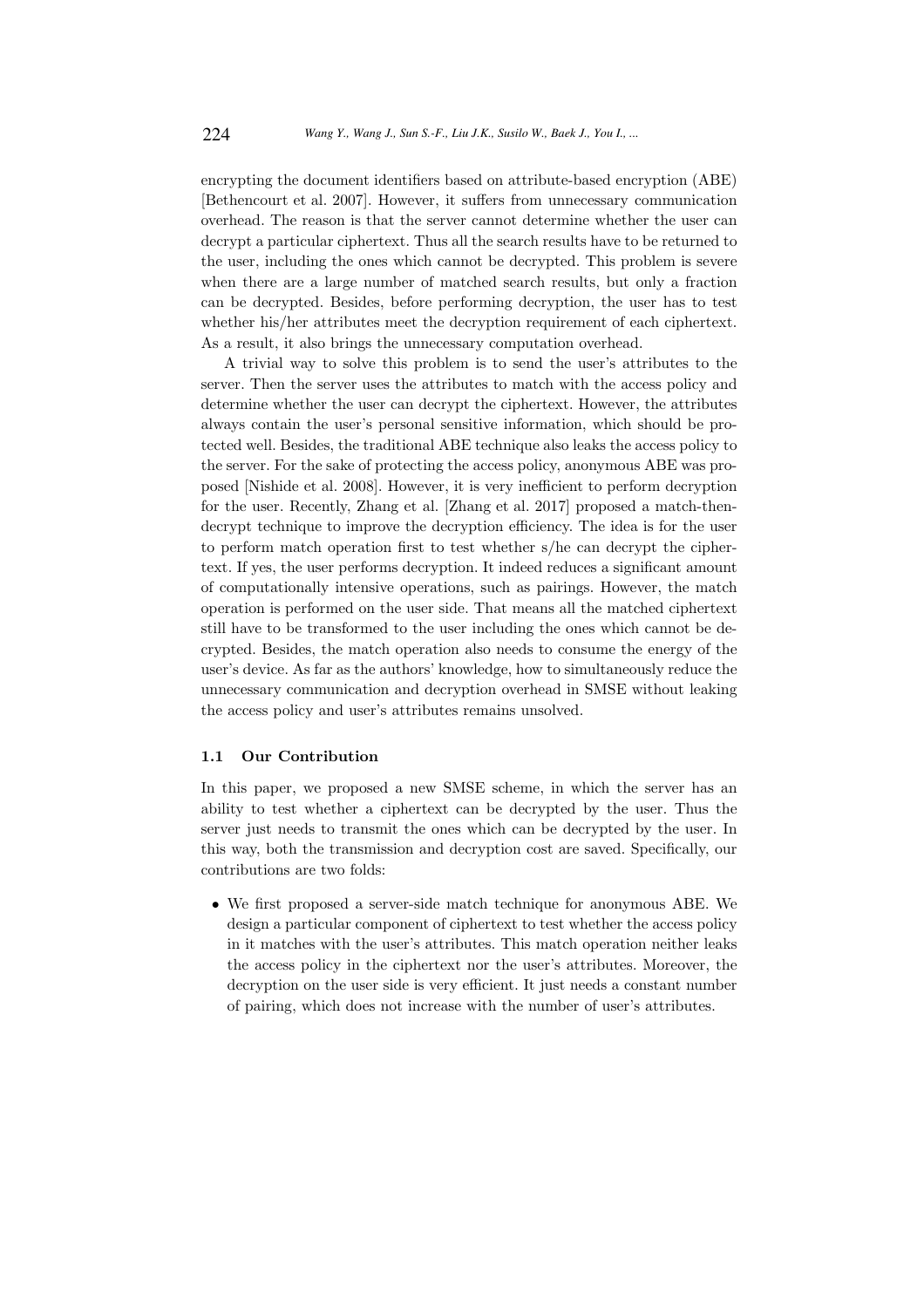• We then proposed a new SMSE scheme based on the server-side match technique. To achieve fine-grained access control, the document identifiers are encrypted with the proposed anonymous ABE. On receiving the search token, the server first finds out all the search results. Instead of immediately returning all of them to the user, the server uses the match technique to test whether they can be decrypted by the user. Finally, the server just returns the ones which can be decrypted by the user. In this way, both the communication and decryption overhead are dramatically reduced.

This is an extension of the conference version [Wang et al. 2017]. The main differences between this two versions are as follows: First, we add the related work in section 1.2, give the system model and design goals in section 3. Second, to make the scheme clearer, a high description of our proposed SMSE scheme is given in section 4.1. Third, we give more detailed proofs for the two lemmas in section 5.1. Finally, we provide thorough experimental results to evaluate the performance of our proposed scheme and compare it with the related work.

#### 1.2 Related Work

Song et al. [Song 2000] proposed the first SE scheme, in which each keyword is encrypted based on a particular two-layer encryption structure. To perform a search query, it needs to scan the entire ciphertext sequentially. Goh [Goh 2003] improved the search efficiency by constructing an index for each document using Bloom Filter, which can quickly test whether an element in a set. However, the search complexity is linear in the number of documents. Besides, the Bloom Filter will bring false probability. The first sublinear scheme was proposed by Curtmola et al. [Curtmola et al. 2006]. In their scheme, the index is constructed based on the keyword set in the database (inverted index) other than each document. Subsequently, Kamara et al. [Kamara et al. 2012] extended Curtmola et al. scheme to support document update. Some other works [Stefanov et al. 2014, Kim et al. 2017, Bost et al. 2017, Song et al. 2018] also focus on dynamic property. However, all these works are single keyword search scheme.

More complex conjunctive keyword search was first proposed by Golle et al. [Golle et al. 2004]. Golle et al. gave two schemes for conjunctive keyword search. The trapdoor size in the first scheme is linear in the number of documents, while it is constant in the second one. However, the search index and search time are all linear in the number of documents. Some other works [Ballard et al. 2005, Ryu and Takagi 2007] are committed to improving the communication and storage efficiency. All these conjunctive keyword search schemes need a keyword field, which is not practical in some applications. Wang et al. [Wang et al. 2008] gave the first keyword field free conjunctive keyword search scheme. Later, Cash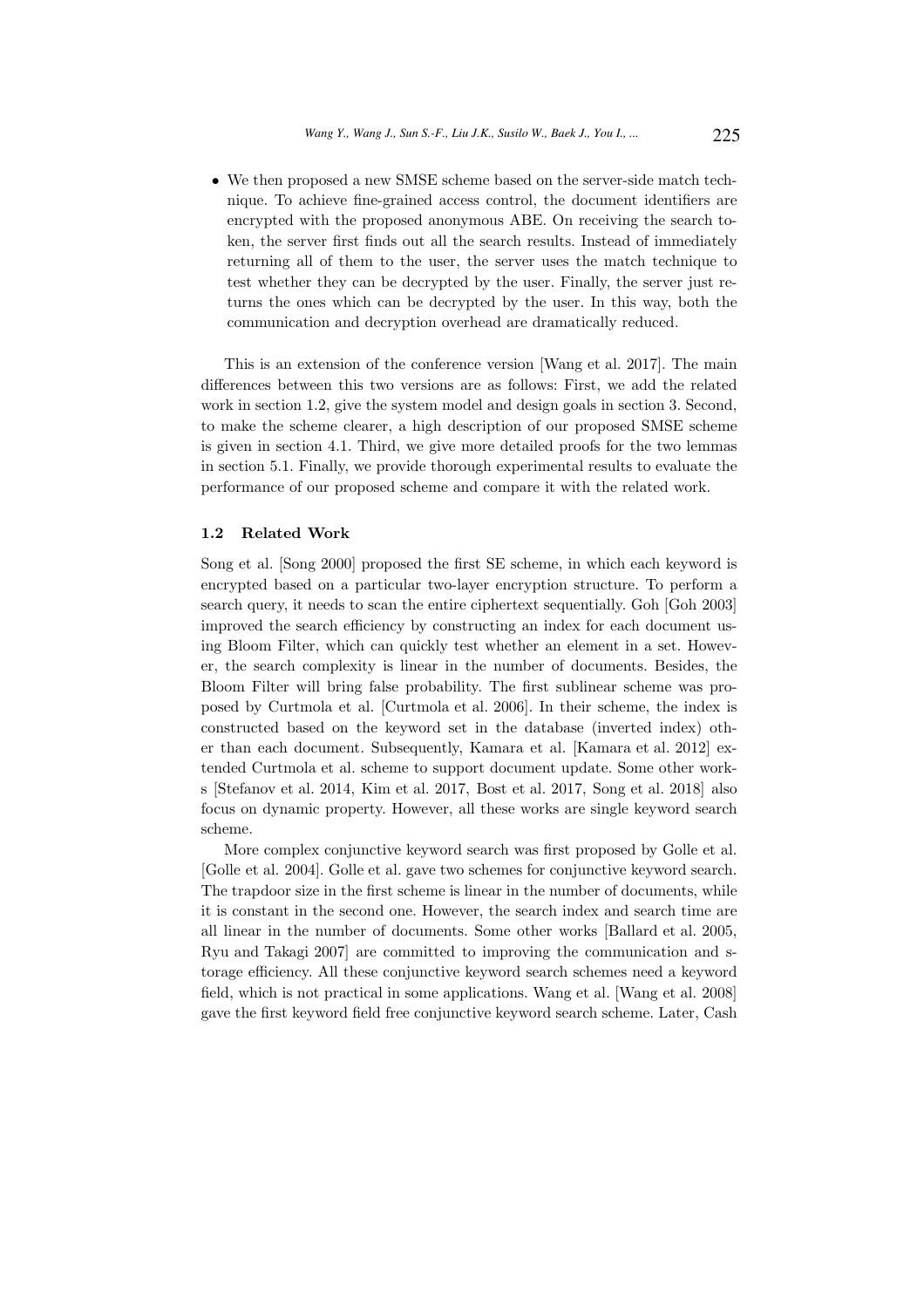et al. [Cash et al. 2013] proposed the first sublinear conjunctive keyword search using inverted index, which can also be extended to Boolean query. The idea is first to search the least frequent keyword and then match the search results with other queried keywords. Jarecki et al. [Jarecki et al. 2013] extended this to the SMSE setting, however, it requires an interaction between the user and the data owner for each query. Recently, Sun et al. [Sun et al. 2016] solved the interaction problem based on RSA assumption. In their scheme, the user can just decrypt the ciphertext which is delegated to him/her, because the identifiers are encrypted by ABE [Bethencourt et al. 2007].

ABE is a positive way to achieve fine-grained access control in data sharing system. Key-policy ABE (KP-ABE) [Goyal et al. 2006] and ciphertext-policy ABE (CP-ABE) [Bethencourt et al. 2007] are two kinds of ABE. They have different ways of encrypting a message. For KP-ABE, the ciphertext is related to a set of attributes and a user's private key is related to an access policy. While in CP-ABE, the ciphertext is associated with an access policy and a user's private key is associated with a set of attributes. Only when the user's attributes are satisfied with the access policy in the ciphertext, it can be decrypted by the user. CP-ABE is more practical in access control system because the data owner can encrypt a message under an access policy and share the ciphertext with different users. Since the first CP-ABE was proposed, plenty of works [Chase 2007, Yu et al. 2018, Li et al. 2014, Li et al. 2018, Yu et al. 2019] have been done to make improvement on it.

However, in these CP-ABE schemes, the access policy has to be sent along with the ciphertext, and a user needs to combine their attributes with the access policy to obtain the decryption key. To protect user's attribute privacy, anonymous ABE schemes [Kapadia et al. 2007, Lai et al. 2011] have been proposed. Although the attribute privacy is protected in these anonymous ABE schemes, they also suffer from a severe drawback of decryption efficiency. Zhang et al. [Zhang et al. 2017] proposed a match-then-decrypt anonymous ABE which improves the decryption efficiency. In this scheme, instead of directly decrypting a ciphertext, a match phase is performed on the user side to test whether the user can decrypt it.

## 1.3 Organization

The rest of this paper is organized as follows. Some necessary preliminaries are given in Section 2. The system architecture of our scheme is in Section 3. The proposed server-side match technique and the new SMSE scheme are described detailedly in Section 4. Next, we analyze the security of our scheme and compare it with the existing scheme in Section 5. Finally, the conclusions will be made in Section 6.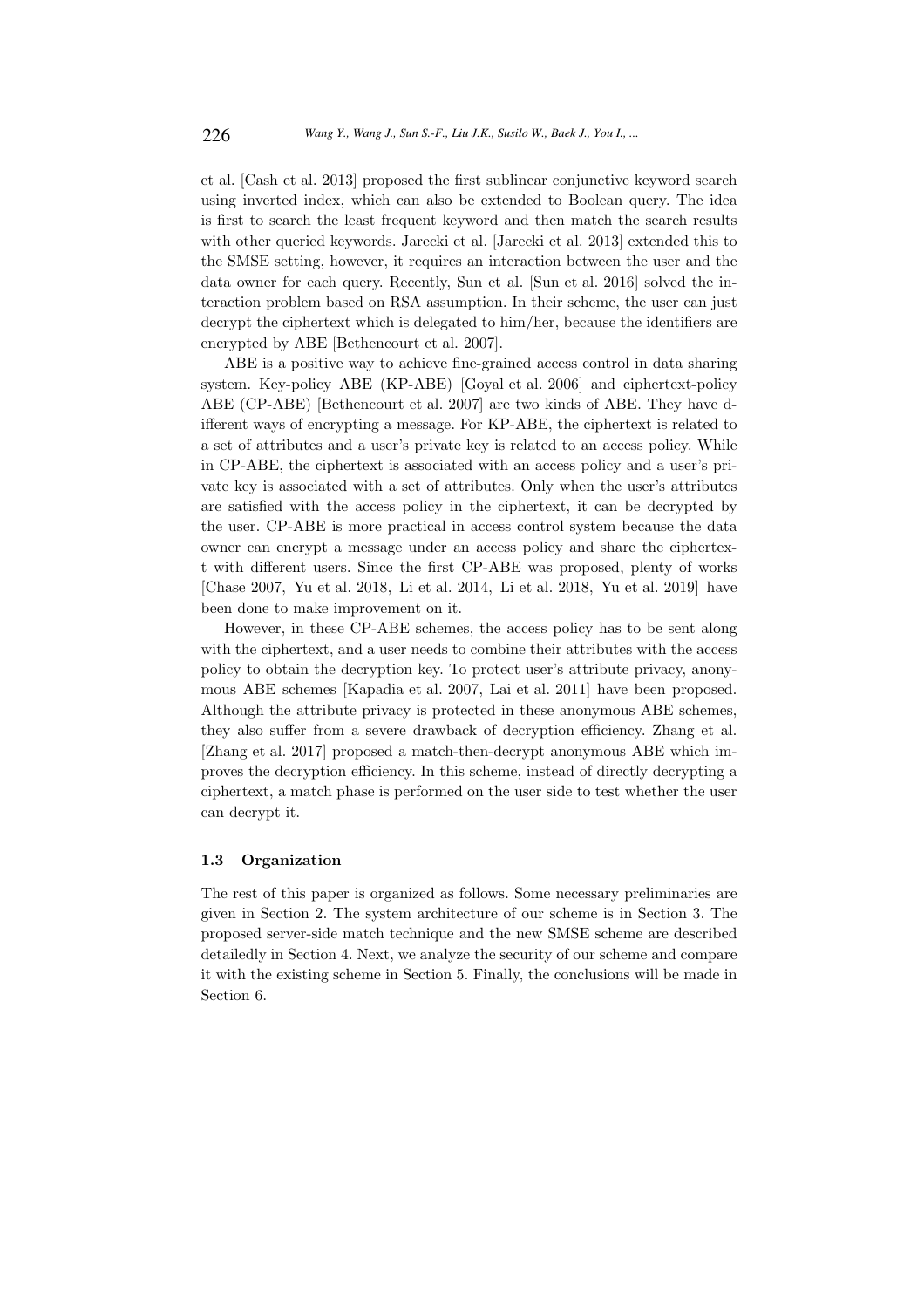# 2 Preliminaries

## 2.1 Bilinear Pairings

Suppose G and  $\mathbb{G}_T$  are two cyclic multiplicative groups with prime order p. Let g be a generator of G. A bilinear pairing is a mapping  $e : \mathbb{G} \times \mathbb{G} \to \mathbb{G}_T$  with the following properties:

- 1. Bilinear:  $e(g_1^a, g_2^b) = e(g_1, g_2)^{ab}$  for all  $g_1, g_2 \in \mathbb{G}$  and  $a, b \in \mathbb{Z}_p$ .
- 2. Non-degenerate:  $e(g, g) \neq 1$ .
- 3. Computable: It is efficient to compute  $e(g_1, g_2)$  for all  $g_1, g_2 \in \mathbb{G}$ .

#### 2.2 Intractable Assumption

In this section, we first define some intractable assumptions in the cyclic multiplicative group G and then we define the strong RSA assumption.

Definition 1. The Decisional Diffie-Hellman (DDH) assumption holds in G if for any probabilistic polynomial-time (PPT) algorithm  $A$  there exists a negligible function  $negl(\cdot)$  such that

$$
|\Pr[\mathcal{A}(g, g^a, g^b, g^{ab}) = 1] - \Pr[\mathcal{A}(g, g^a, g^b, g^c) = 1]| = \text{negl}(n),
$$

where g is randomly selected from  $\mathbb{G}$ , a, b, c are randomly selected from  $\mathbb{Z}_p$  and n is the security parameter.

Definition 2. The Decisional Bilinear Diffie-Hellman (DBDH) assumption holds in G if for any PPT algorithm  $A$  there exists a negligible function negl( $\cdot$ ) such that

$$
|\Pr[\mathcal{A}(g, g^a, g^b, g^c, e(g, g)^{abc}) = 1] - \Pr[\mathcal{A}(g, g^a, g^b, g^c, g^z) = 1]| = \text{negl}(n),
$$

where g is randomly selected from  $\mathbb{G}$ ,  $a, b, c, z$  are randomly selected from  $\mathbb{Z}_p$ and  $n$  is the security parameter.

Definition 3. The Decision Linear (D-Linear) assumption holds in G if for any PPT algorithm  $A$  there exists a negligible function negl( $\cdot$ ) such that

 $\Pr[\mathcal{A}(g, g^{z_1}, g^{z_2}, g^{z_1z_3}, g^{z_2z_4}, g^{z_3+z_4} = 1] - \Pr[\mathcal{A}(g, g^{z_1}, g^{z_2}, g^{z_1z_3}, g^{z_2z_4}, g^z) = 1]$  $=$  negl $(n)$ ,

where g is randomly selected from  $\mathbb{G}$ ,  $z_1, z_2, z_3, z_4, z$  are randomly selected from  $\mathbb{Z}_p$  and *n* is the security parameter.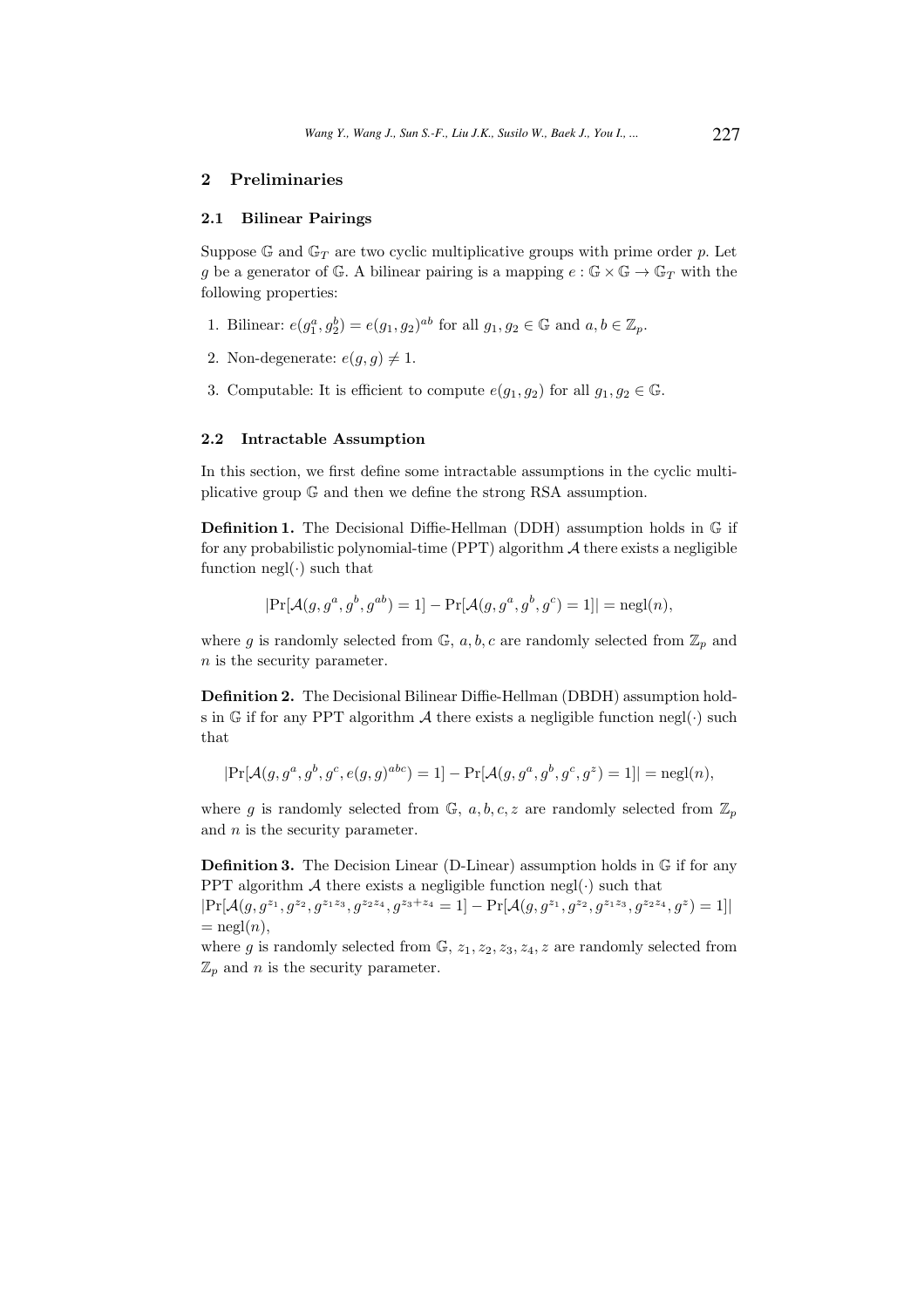**Definition 4 Strong RSA assumption.** Let  $p'$  and  $q'$  are primes and p and q are strong primes satisfied  $p = 2p' + 1$  and  $q = 2q' + 1$ . The strong RSA assumption holds if any PPT algorithm  $A$  there exists a negligible function  $negl(\cdot)$  such that

$$
|\Pr[\mathcal{A}(n,g) = (z,e)]| = \text{negl}(\cdot),
$$

which satisfies  $z^e = g \mod n$ , where  $n = pq$  and g is a random element in  $\mathbb{Z}_n^*$ .

## 2.3 Anonymous ABE

Fine-grained access control in multi-user setting can be achieved by anonymous ABE. For each ciphertext, there is an access policy in it. For each user, s/he is allocated with a secret key according to her/his own attributes. If and only if the user's attributes satisfy the access policy, the user can decrypt the ciphertext with her/his secret key. In our proposed anonymous ABE, the server has an extra property that it can test whether a ciphertext can be decrypted by a user. This test will neither leak the access policy nor a user's attributes. The proposed anonymous ABE has four algorithms:

- smABE.Setup $(\kappa)$ : This setup algorithm takes as input the security parameter  $\kappa$  and outputs the public key pk and master key mk.
- smABE.KeyGen $(L, pk, mk)$ : This key generation algorithm takes as input the user's attribute set L, public key  $pk$ , and master key  $mk$ . It outputs the user's secret key  $sk_L$ . The secret key includes two parts,  $sk_{mat}$  and  $sk_{dec}$ .  $sk_{mat}$  is used for matching and  $sk_{dec}$  is used for decrypting.
- smABE.Enc $(M, m, P)$ : This encryption algorithm takes as input a message M, an auxiliary information m for M and access policy P. It outputs the ciphertext  $e$  for  $M$ . In our scheme, every message  $M$  is associated with an information  $m$ . The ciphertext **e** can be decrypted by the user whose attribute set L satisfies the access policy P.
- smABE.Match(e,  $mt$ ,  $D_{\Delta,0}$ ): This match algorithm is to test whether a particular user can decrypt the ciphertext e. It inputs the ciphertext e, auxiliary information mt and  $D_{\Delta,0}$  associated with user's secret key. If the ciphertext matches with the user's attribute set, it outputs the ciphertext  $e_{dec}$  for decrypting. Otherwise, it outputs "no".
- smABE.Dec( $e_{dec}$ , sk<sub>dec</sub>): This decryption algorithm takes as input the ciphertext  $e_{dec}$  and user's decryption key  $sk_{dec}$ . It outputs the corresponding message M.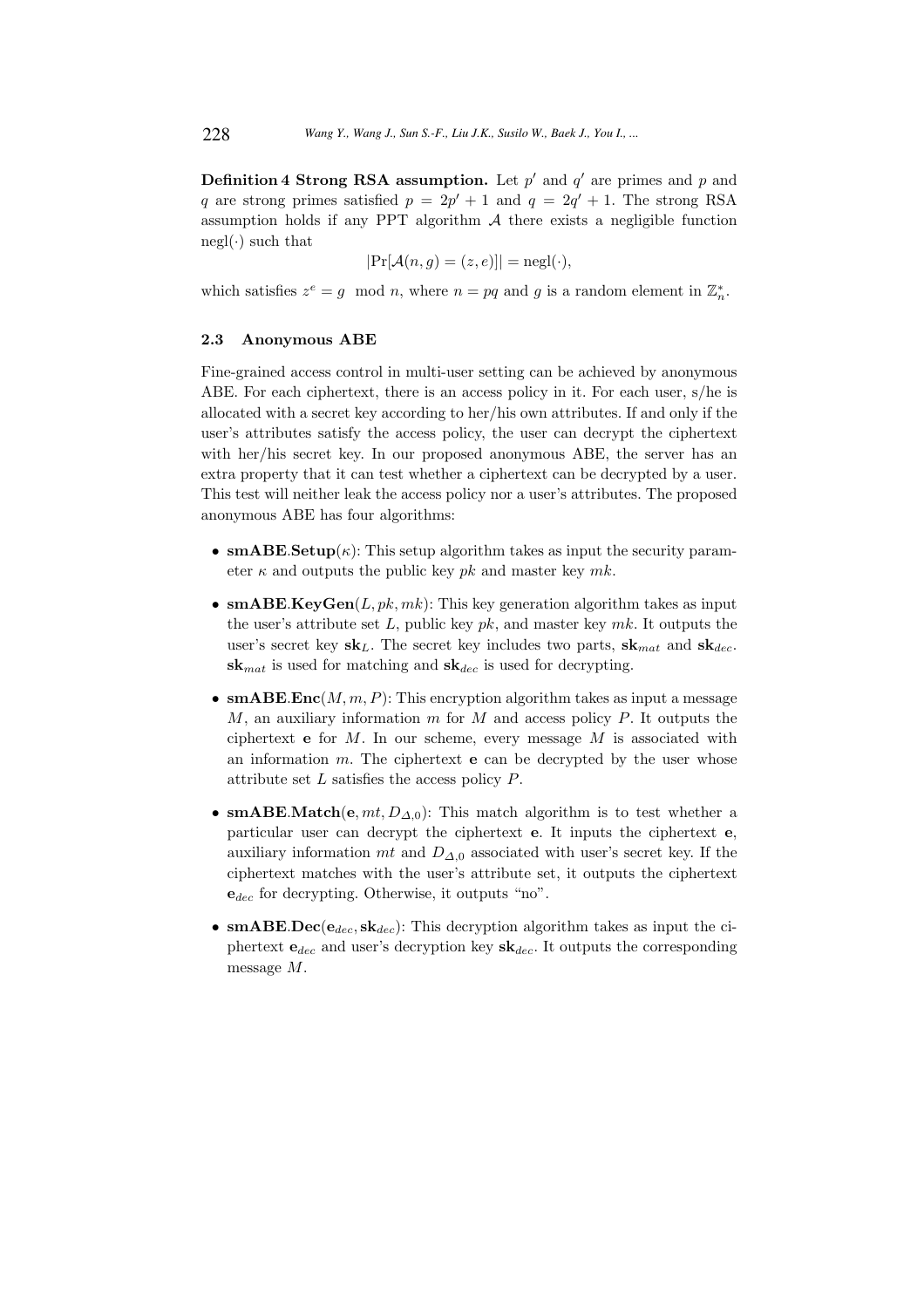

Figure 1: System Model

# 3 System Architecture

#### 3.1 System Model

Our SMSE scheme supporting fast decryption consists of three entities: the data owner, the cloud server and the user. The data owner has a plaintext database and wants to outsource it to the cloud server. The data owner first encrypts the database and generates a search index, then outsources them to the server. Besides, the data owner allocates different privileges for searching and decrypting to every authorized user. When a user wants to search for some documents, she should generate a valid search token and submit it to the server. Upon receiving the search token, the server performs a search over the search index and finds out the corresponding search results. After that, the server tests each search result to determine whether the user can decrypt. Finally, the server just returns the search results which can be decrypted. In our system, we assume the server is "honest-but-curious", which means the server will follow our protocol and return the correct search results, but try to learn as much information as possible from the protocol. Figure 1 shows the system model. Formally, our scheme consists of five algorithms:

- SMSE. Setup( $\lambda$ , DB, K, U): Takes as input the security parameter  $\lambda$ , the plaintext database DB, a list of decryption key array K and universe attribute set  $U$ , this setup algorithm outputs the system master key MK, public key PK, the encrypted search index TSet and XSet. Finally the TSet and XSet are outsourced to the server.
- SMSE.KGen(MK,  $L$ , w): Takes as input the system master key MK, user's attribute set  $L$  and a query keyword set  $w$ , this key generation algorithm outputs the user's private key  $sk$ . Finally,  $sk$  and  $w$  are together sent to the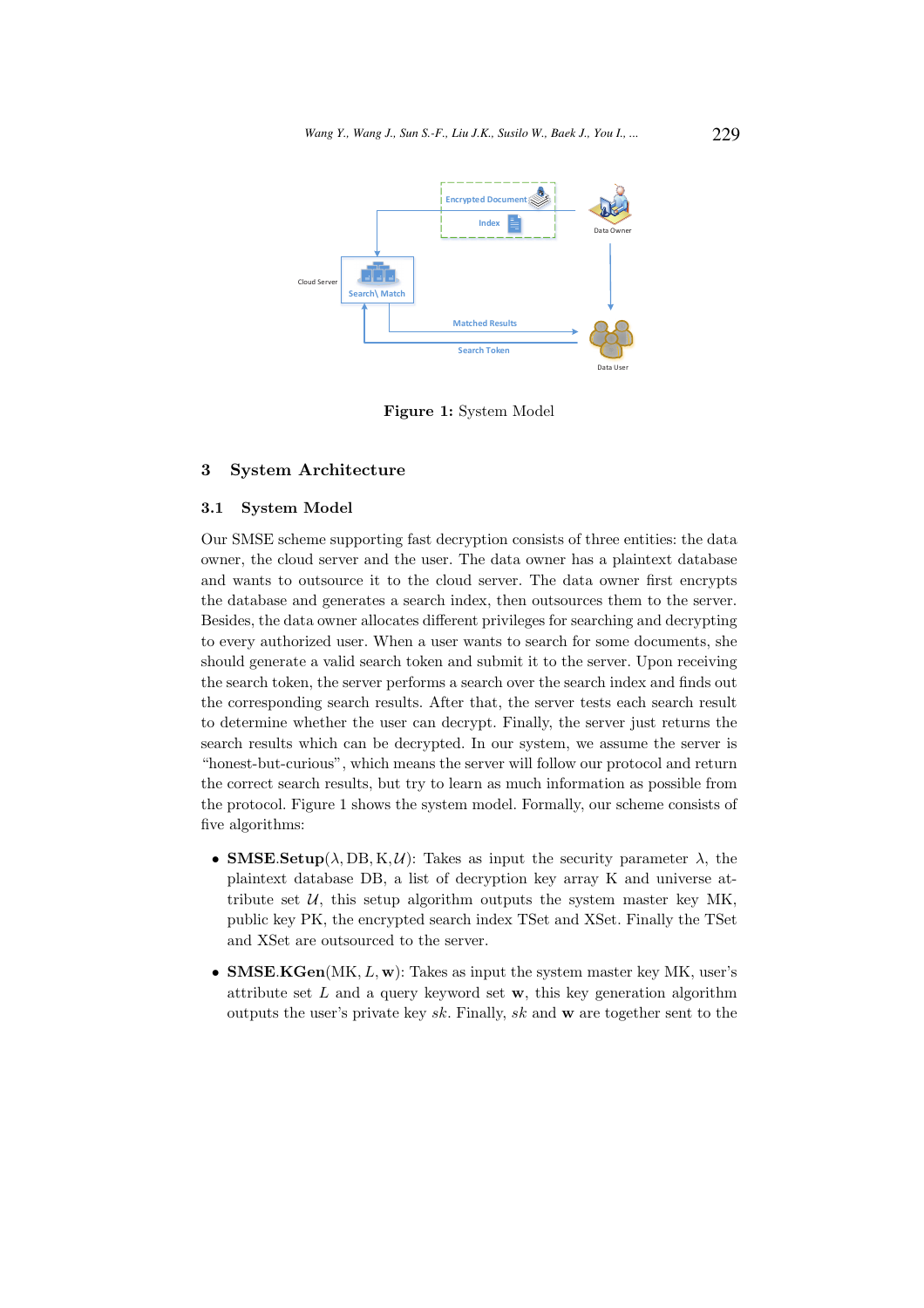user. The user can just generate the search tokens for the keywords in the set w.

- **SMSE.TGen** $(sk, Q)$ : Takes as input the private key sk and query Q, this token generation algorithm outputs the search token st for the query Q.
- SMSE.Search(st, TSet, XSet): Takes as input the search token st, the search index TSet and XSet, the server firstly searches over the index TSet and XSet, finds out the corresponding search results R, then determines whether the user can decrypt the results, finally returns the ones in S that the user can decrypt.
- SMSE.Retrieve(sk, R): Takes as input the private key sk and the final search results in S from the server, the user first decrypts the ciphertexts in S and gets the document identifiers and document keys  $k_{id}$ , then retrieves the corresponding documents and decrypts them by  $k_{id}$ .

### 3.2 Design Goals

This work aims to achieve multi-user searchable encryption supporting fast decryption. Based on the "honest-but-curious" server model, the design goals of our scheme are as follows:

- Data Confidentiality. It is required that an adversary cannot learn the data owner's original data from the outsourced data stored on the cloud server. In addition, the adversary cannot learn the queried keywords from the search token.
- Attribute Privacy. The cloud server can neither learn the access policy in the ciphertext, nor the user's attributes.
- Fast Decryption. The cloud server can test whether a user can decrypt a particular ciphertext with the help of the search token. But this test should only work among the search results for the search token rather than the whole ciphertext on the cloud server. After receiving the matched searched results, the user should decrypt them efficiently.

#### 3.3 Security Definition

The security of our proposed scheme is defined by a leakage function  $\mathcal{L}$ , which is learned by an adversary during the interaction with the proposed scheme. The security demonstrates that the proposed scheme leaks nothing rather than the leakage function. Specifically, an adversary has an negligible probability to distinguish whether it is in a real experiment  $\textbf{Real}_{\mathcal{A}}^{H}(\lambda)$  or in an ideal experiment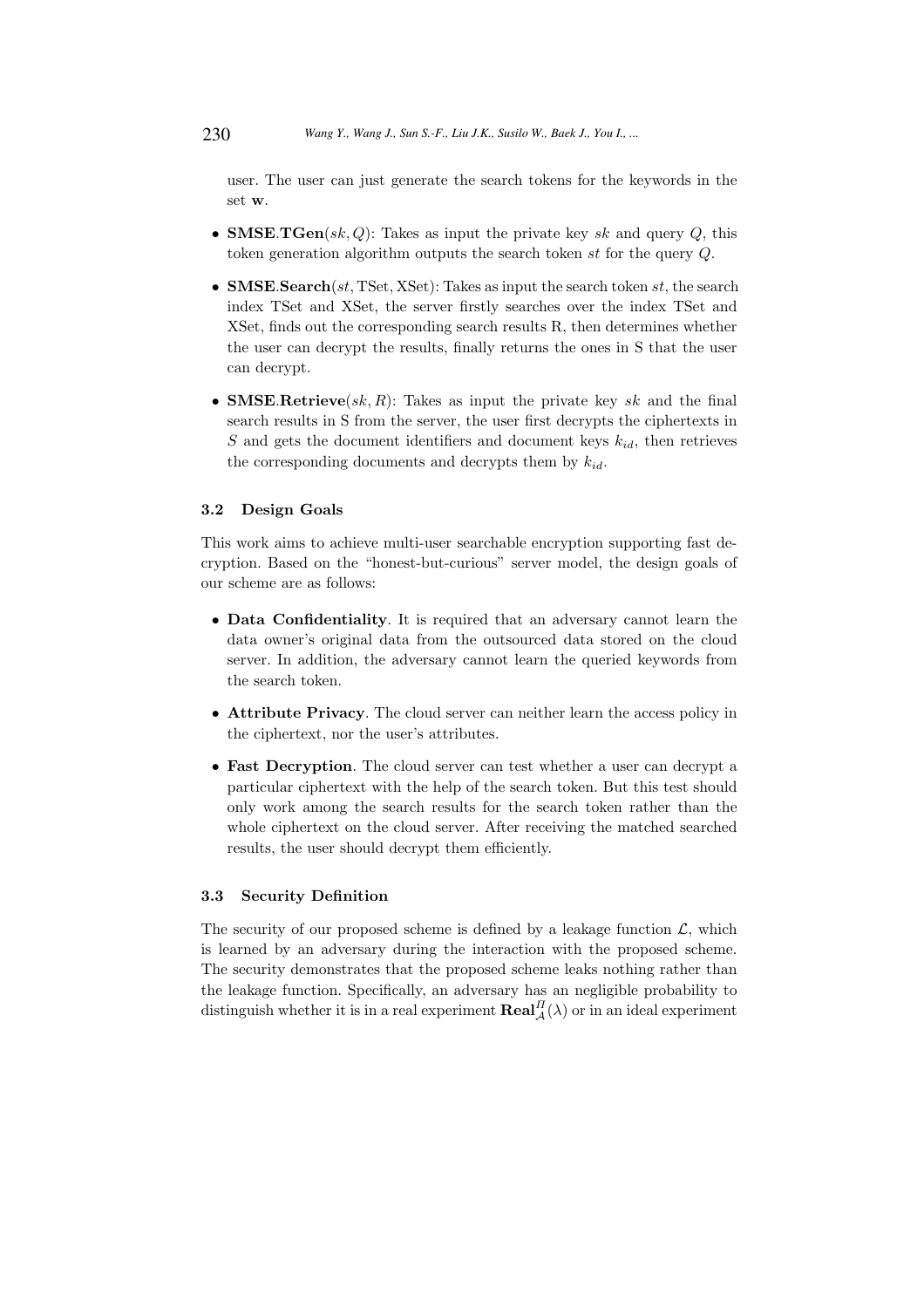**Ideal** $_{\mathcal{A},\mathcal{S}}^{II}(\lambda)$ . The ideal experiment is simulated by a simulator S based on the leakage function. We describe the two experiments as follows:

 $\textbf{Real}_{\mathcal{A}}^{II}(\lambda)$ : The adversary  $\mathcal{A}$  chooses a database DB, and then the experiment runs the setup algorithm (PK, MK, TSet, XSet)  $\leftarrow$  SMSE.Setup( $\lambda$ , DB, K, U), and the adversary is given  $(PK, TSet, XSet)$ . Later,  $A$  selects an authorized keyword set w and gets the corresponding secret key. Next,  $A$  repeatedly and adaptively chooses a query Q, and the experiment runs the token generation and search algorithms. Following, the experiment gives  $A$  the transcript (the search token and the search results for the query) and the corresponding document identifiers. Finally, A returns a bit as the experiment output.

**Ideal**  $I_{\mathcal{A},\mathcal{S}}^{II}(\lambda)$ : The adversary  $\mathcal A$  chooses a database DB. Then the experiment gives the  $(PK, TSet, XSet)$  to the adversary using the simulator  $S$ ,  $(PK, TSet,$  $(XSet) \leftarrow \mathcal{S}(\mathcal{L}(DB))$ . Later, A repeatedly and adaptively chooses a query Q. With the query, the experiment outputs the transcript and the corresponding document identifiers by  $\mathcal{S}(\mathcal{L}(DB, Q))$ , where Q represents all the previous queries and the latest query. Finally, A returns a bit as the experiment output.

**Definition 5.** Our proposed scheme  $\Pi$  is  $\mathcal{L}$ -semantically secure against adaptive attacks if for all PPT adversaries  $A$  there is a simulator  $S$  such that  $|\mathrm{Pr}[{\bf Real}_{\mathcal{A}}^{\Pi}(\lambda) = 1] - \mathrm{Pr}[{\bf Ideal}_{\mathcal{A},\mathcal{S}}^{\Pi}(\lambda) = 1]| \leq negl(\lambda).$ 

# 4 SMSE Scheme with Fast Decryption

#### 4.1 High Description

In this paper, we propose a new SMSE scheme supporting Boolean queries and fast decryption, which saves both the communication and decryption overhead. First, we propose a server-side match technique for anonymous ABE. This technique enables the server to test whether a particular ciphertext can be decrypted by a user. To achieve this goal, we introduce special components in the ciphertext  $(C_{\Delta}, C_x, \hat{C}_0, C_{i,t,\Delta})$ . Under the help of mt and  $D_{\Delta,0}$  which contain the information of the user's attributes, the server can determine whether the user's attributes meet the access policy hidden in the ciphertext. Note that this match technique neither leaks the access policy nor the user's attributes. Second, we use our new anonymous ABE to encrypt the document identifiers instead of the traditional ABE scheme. In this way, the server can use the match technique to return the ones which can be decrypted by the user, rather than the entire search results. As a result, both the communication and decryption overhead are reduced.

#### 4.2 Server-side Match Technique for Anonymous ABE

In this section, we present our server-side match technique for anonymous ABE (smABE).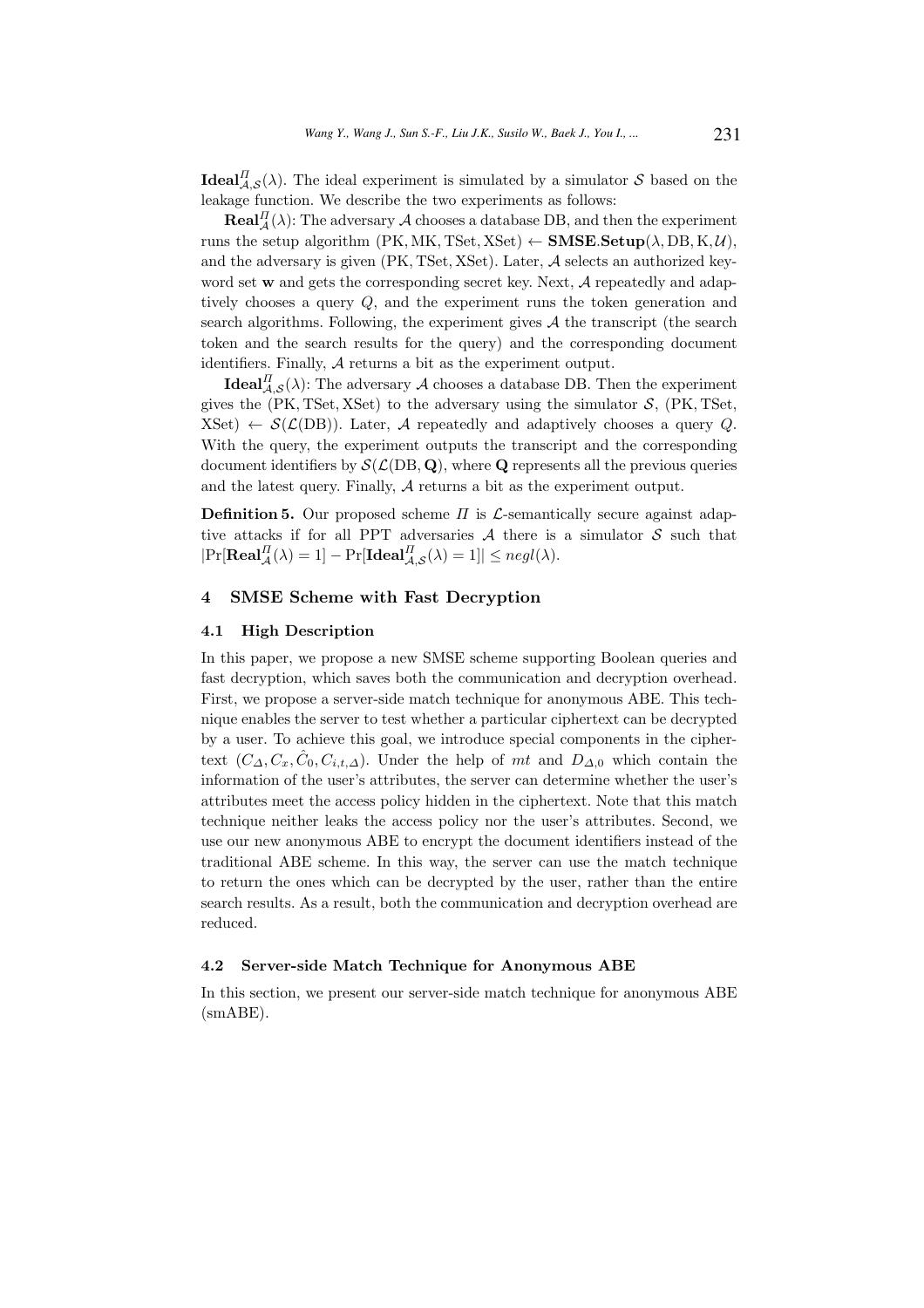- smABE. Setup $(\kappa)$ : We denote two cyclic multiplicative groups of prime order p as G and  $\mathbb{G}_T$ , and a bilinear map e as  $\mathbb{G} \times \mathbb{G} \to \mathbb{G}_T$ . We also assume the system attribute set is  $\mathcal{U} = {\tau_1, \tau_2, ..., \tau_n}$  and each attribute has multiple values, where  $\tau_i = \{v_{i,1}, v_{i,2}, ..., v_{i,n_i}\}.$  The data owner randomly chooses  $g_1, g_2 \stackrel{R}{\leftarrow} \mathbb{G}$  and  $y \stackrel{R}{\leftarrow} \mathbb{Z}_p$ , then computes  $Y \leftarrow e(g_1, g_2)^y$ . The system public key is  $pk = \langle q_1, q_2, Y \rangle$  and the system master key is  $mk = \langle y \rangle$ .
- smABE.KeyGen $(L, pk, mk)$ : This algorithm generates the attribute secrete key  $\mathbf{sk}_L$  for a certain user whose attribute set is  $L = \{L_1, L_2, ..., L_n\}$ . H is a hash function:  $\{0,1\}^* \to \mathbb{G}$ . First, the data owner randomly chooses r,  $\lambda$ ,  $\hat{\lambda}$  from  $\mathbb{Z}_p$  and computes  $D_{\Delta,0} \leftarrow g_1^r$ ,  $D_x \leftarrow g_2^r$ ,  $D_0 \leftarrow g_2^{\lambda}$ ,  $\hat{D}_0 \leftarrow g_1^{\lambda}$ . Assume  $L_i = \nu_{i,k_i}$ , the data owner also computes  $\hat{D}_{\Delta,0} \leftarrow g_2^y \prod_{i=1}^n H(i||\nu_{i,k_i})^r$ ,  $D_1 \leftarrow g_1^y \prod_{i=1}^n H(0||i||\nu_{i,k_i})^{\lambda}$  and  $\hat{D}_1 \leftarrow g_2^y \prod_{i=1}^n H(1||i||\nu_{i,k_i})^{\hat{\lambda}}$ . Then the attribute secrete key is  $\mathbf{sk}_L = \langle \mathbf{sk}_{mat}, \mathbf{sk}_{dec} \rangle$ , where  $\mathbf{sk}_{mat} = \langle D_{\Delta,0}, \hat{D}_{\Delta,0}, \hat{D}_{\Delta,0} \rangle$  $D_x$  and  $\mathbf{sk}_{dec} = \{D_0, \hat{D}_0, D_1, \hat{D}_1\}.$
- smABE.Enc $(M, m, P)$ : The data owner encrypts a message  $M \in \mathbb{G}_T$  under the policy of  $P = \{P_1, P_2, ..., P_n\}$ . In our scheme, every massage M is related to an auxiliary information  $m \in \mathbb{Z}_p$ . The data owner first generates s, s', s''  $\stackrel{R}{\leftarrow} \mathbb{Z}_p$ , and then computes  $\tilde{C} \leftarrow MY^s$ ;  $C_{\Delta} \leftarrow Y^{s'}$ ;  $\hat{C}_0 \leftarrow$  $g_1^{s'}; C_1 \leftarrow g_2^{s''}; C_1 \leftarrow g_1^{s-s''}$  $_1^{s-s''}$ ;  $C_x \leftarrow g_2^{s'm}$ . Then the data owner chooses  $\{\sigma_{i,\Delta}, \sigma_{i,0}, \sigma_{i,1} \stackrel{R}{\leftarrow} \mathbb{G} | 1 \leq i \leq n\}$  such that  $\prod_{i=1}^{n} \sigma_{i,\Delta} = \prod_{i=1}^{n} \sigma_{i,0} =$  $\prod_{i=1}^{n} \sigma_{i,1} = 1_{\mathbb{G}}$  and computes  $[C_{i,t,\Delta}, C_{i,t,0}, \hat{C}_{i,t,0}]$  as follows:
	- 1. If  $v_{i,t} \notin P_i$ ,  $[C_{i,t,\Delta}, C_{i,t,0}, \hat{C}_{i,t,0}] \stackrel{R}{\leftarrow} \mathbb{G}$ .
	- 2. If  $v_{i,t} \in P_i$ ,  $[C_{i,t,\Delta}, C_{i,t,0}, \hat{C}_{i,t,0}] \leftarrow$  $[\sigma_{i,\Delta} H(i||\nu_{i,t})^{s'}, \sigma_{i,0} H(0||i||\nu_{i,t})^{s''}, \sigma_{i,1} H(1||i||\nu_{i,t})^{s-s''}].$

Finally, the ciphertext of M is

$$
\mathbf{e} = \langle C_{\Delta}, C_x, \hat{C}_0, \tilde{C}, C_1, \hat{C}_1, \{\{C_{i,t,\Delta}, C_{i,t,0}, \hat{C}_{i,t,0}\}_{1 \leq t \leq n_i}\}_{1 \leq i \leq n} \rangle.
$$

• smABE.Match $(e, mt, D_{\Delta,0})$ : The server performs this algorithm to test whether a certain user can decrypt the ciphertext e. Here mt and  $D_{\Delta,0}$  are given by the user, where  $mt = \hat{D}_{\Delta,0} \cdot D_x^m$ . This algorithm outputs "yes" if

$$
e(D_{\Delta,0},C_x\prod_{i=1}^n C_{i,t,\Delta})C_{\Delta}=e(\hat{C}_0,mt).
$$

According to  $C_{i,t,\Delta}$ , the server finds all the corresponding  $C_{i,t,0}$  and  $\hat{C}_{i,t,0}$ , then computes  $C \leftarrow \prod_{i=1}^{n} C_{i,t,0}, \hat{C} \leftarrow \prod_{i=1}^{n} \hat{C}_{i,t,0}.$  Finally, the server sends  $\mathbf{e}_{dec} = \langle \tilde{C}, C_1, \hat{C}_1, C, \hat{C} \rangle$  to the user.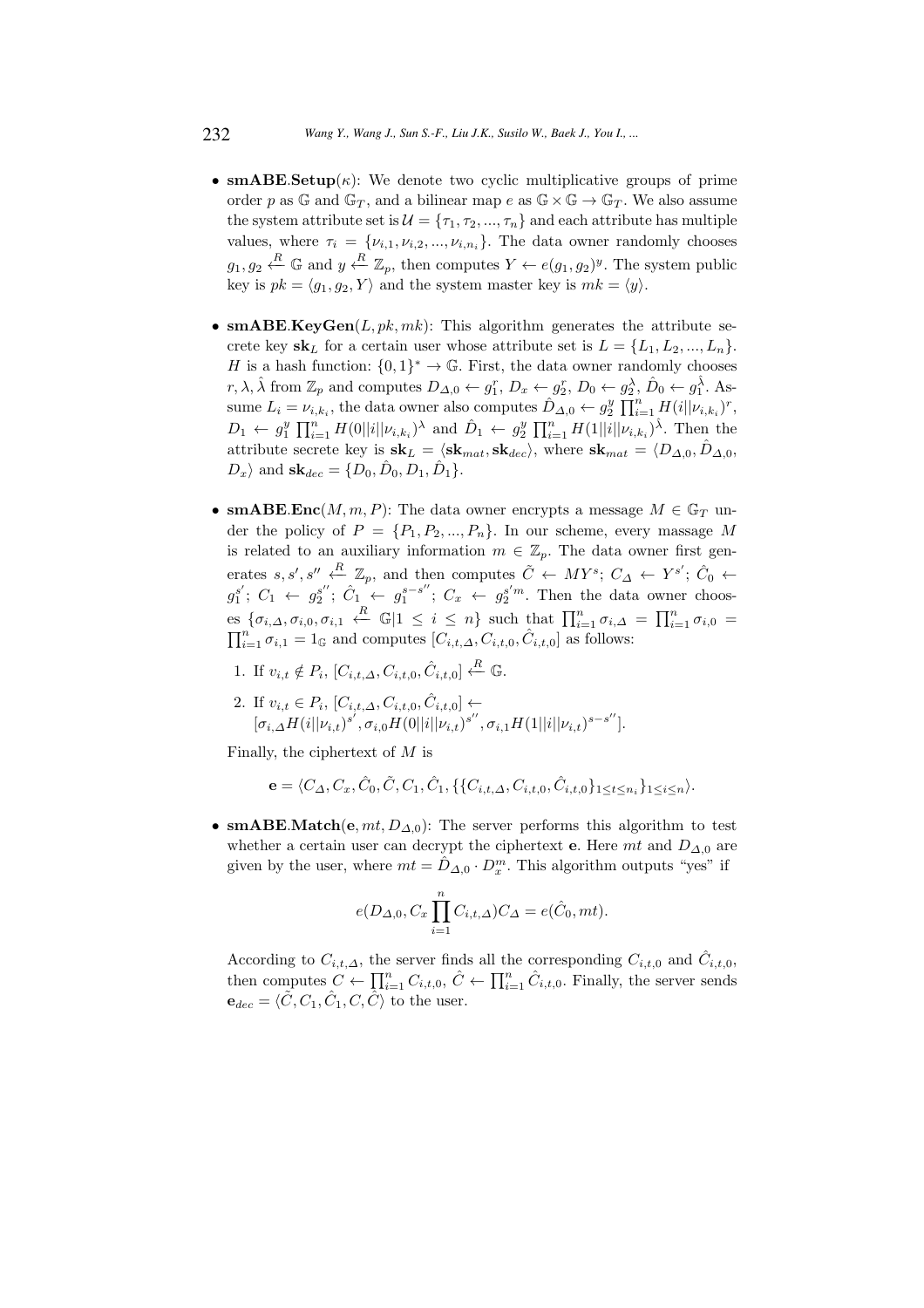• smABE.Dec( $e_{dec}$ , sk<sub>dec</sub>): The user performs this algorithm to decrypt the ciphertext and gets the M.

$$
M \leftarrow \frac{\tilde{C}e(C, D_0)e(\hat{D}_0, \hat{C})}{e(D_1, C_1)e(\hat{C}_1, \hat{D}_1)}.
$$

#### 4.3 Our Construction

In this section, we present our SMSE scheme with fast decryption. We denote the whole keyword set as  $W = \bigcup_{i=1}^{d} W_{id_i}$ , where  $W_{id_i}$  represents the keyword set for document  $d_i$ ; the data owner's database as  $DB = (id_i, W_{id_i})_{i=1}^d$ ; the identifiers set containing keyword w as  $DB[w] = \{id : w \in W_{id}\}\$ ; the decryption key set as K which is used to decrypt the original documents. And we let  $\lambda$  be the security parameter. The details of the proposed scheme are given as follows.

- SMSE. Setup( $\lambda$ , DB, K, U): This algorithm is run by the data owner. Firstly, it chooses two big primes p, q, and computes  $N = pq$ . It denotes two pseudorandom functions  $F: \{0,1\}^{\lambda} \times \{0,1\}^{\lambda} \to \{0,1\}^{\lambda}, F_p: \{0,1\}^{\lambda} \times \{0,1\}^{\lambda} \to \mathbb{Z}_p^*$ and selects random keys  $K_I$ ,  $K_Z$ ,  $K_X$  for the  $F_p$  and  $K_S$  for the F. Let  $H: \{0,1\}^* \to \mathbb{Z}_p$  be a hash function. The data owner randomly chooses  $g \xleftarrow{R} \mathbb{G}$  and  $\tilde{g}_1, \tilde{g}_2, \tilde{g}_3 \xleftarrow{R} \mathbb{Z}_N^*$ . Then it outputs the system master key MK =  $\langle p, q, K_S, K_I, K_Z, K_X, \tilde{g}_1, \tilde{g}_2, \tilde{g}_3 \rangle$  and system public key PK =  $\langle N, g \rangle$ . The search index TSet and XSet are generated as in Algorithm 1 and finally they are sent to the server.
- SMSE.KGen( $MK, L, w$ ): This algorithm is run by the data owner. Suppose that an authorized user with attribute set L can search over keyword set  $w =$  $\{w_1, w_2, ..., w_n\}$ , where the appearance frequency of the keywords satisfies  $|w_1|$  <  $|w_2|$  <  $\cdots$  <  $|w_n|$ . The attribute private key is computed as  $sk_L$  =  $\textbf{smABE}.\textbf{KeyGen}(L, pk, mk) = \langle \textbf{sk}_{mat}, \textbf{sk}_{dec} \rangle$  for a user whose attribute set is  $L = \{L_1, L_2, ..., L_n\}$ . For search keyword set **w**, the search private key  $sk_{\bf w} = \{sk_{\bf w}^{(1)}, sk_{\bf w}^{(2)}, sk_{\bf w}^{(3)}\}$  is computed as:

$$
sk_{\mathbf{w}}^{i} = (\tilde{g}_{i}^{1/\prod_{j=1}^{n} w_{j}} \mod N), \ \ i = \{1, 2, 3\}.
$$

Finally, the user's private key  $sk = \{K_S, K_Z, K_X, sk_w, sk_l\}$  and w are all sent to the user.

• SMSE.TGen $(sk, Q)$ : This algorithm is run by the authorized user. Suppose that an authorized user wants to perform conjunctive keyword search for  $\bar{\mathbf{w}} = \{w'_1, w'_2, \dots, w'_m\}$ , where  $m \leq n$  and  $w'_1$  is the least frequency keyword among the queried keywords. Then the search token st is generated as follows and finally it is sent to the server.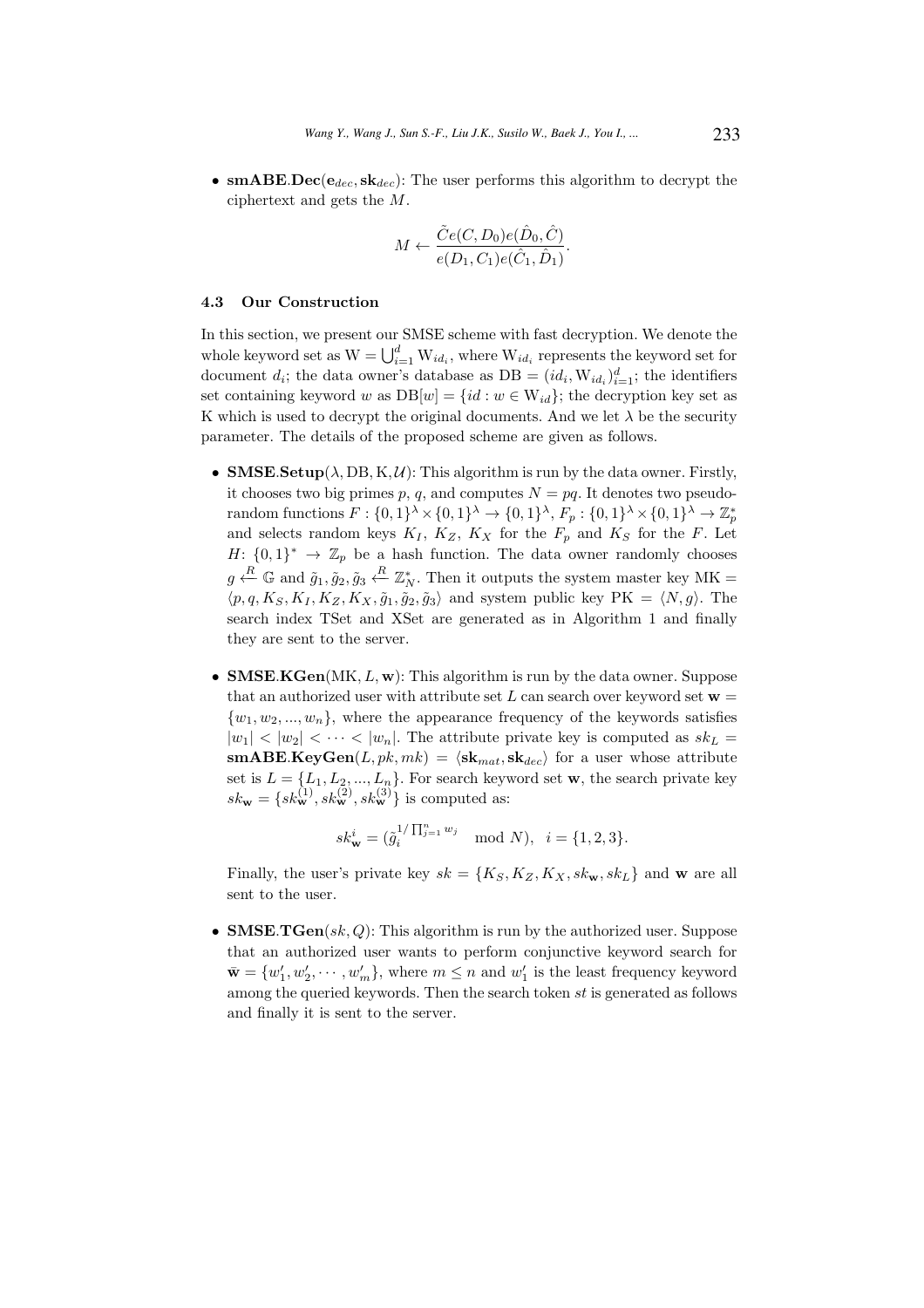Algorithm 1 Search Index (TSet, XSet) Generated Algorithm

Input: MK, PK, DB, K Output: TSet, XSet

1: TSet, XSet  $\leftarrow \phi$ 2: for  $w \in W$  do 3:  $stag_w \leftarrow F(K_S, \tilde{g}_1^{1/w} \mod N); m \leftarrow H(\tilde{g}_1^{1/w} \mod N); c \leftarrow 1$ 4: for  $id \in DB[w]$  do 5:  $xind \leftarrow F_p(K_I, id); z \leftarrow F_p(K_Z, \tilde{g}_2^{1/w} \mod N \vert c); l \leftarrow F(stag_w, c)$ 6:  $y \leftarrow xind \cdot z^{-1};$ 7:  $\mathbf{e} \leftarrow \textbf{smABE}.\textbf{Enc}((id||k_{id}), m, P)$ 8:  $\text{TSet}[l] = (\mathbf{e}, y)$ 9:  $xtag_w \leftarrow g^{F_p(K_X, \tilde{g}_3^{1/w} \mod N) \cdot xind}; XSet \leftarrow XSet \cup \{xtag_w\}$ 10:  $c \leftarrow c + 1$ 11: end for 12: end for 13: return TSet, XSet

- stag ←  $F(K_S, (sk_{\mathbf{w}}^{(1)})^{\prod_{w \in \mathbf{w} \setminus w'_1} w} \mod N) = F(K_S, \tilde{g}_1^{1/w'_1} \mod N)$
- For  $c = 1, 2, \cdots$  until the server say stop

1. For 
$$
i = 2, ..., m
$$
  
\n
$$
xt[c, i] \leftarrow g^{F_p(K_Z, (sk_{\mathbf{w}}^{(2)})^{\prod_{w \in \mathbf{w}} \setminus w'_1 w} \mod N || c) \cdot F_p(K_X, (sk_{\mathbf{w}}^{(3)})^{\prod_{w \in \mathbf{w}} \setminus w'_i w} \mod N)
$$
\n
$$
= g^{F_p(K_Z, \tilde{g}_2^{1/w'_1} \mod N || c) \cdot F_p(K_X, \tilde{g}_3^{1/w'_i} \mod N)};
$$
\n2. Set  $xt[c] = xt[c, 2], \cdots, xt[c, m];$   
\n
$$
- mt \leftarrow \hat{D}_{\Delta, 0} \cdot D_x^{H(\tilde{g}_1^{1/w'_1} \mod N)};
$$

- set  $st = (mt, D_{\Delta,0}, stag, xt[1], xt[2], \dots).$
- SMSE.Search $(st, TSet, XSet)$ . This algorithm is run by the server which consists of two steps: Search Step and Match Step. The details are shown in Algorithm 2.
	- Search Step: The server first finds out all the encrypted identifiers which are satisfied with the search token. Specifically, The server uses  $stag$ to find out the encrypted identifiers containing  $w'_1$ , and then justifies whether they contain the other queried keywords  $(w'_2, \dots, w'_m)$ . Finally, this step outputs the encrypted identifiers which contain all the queried keywords.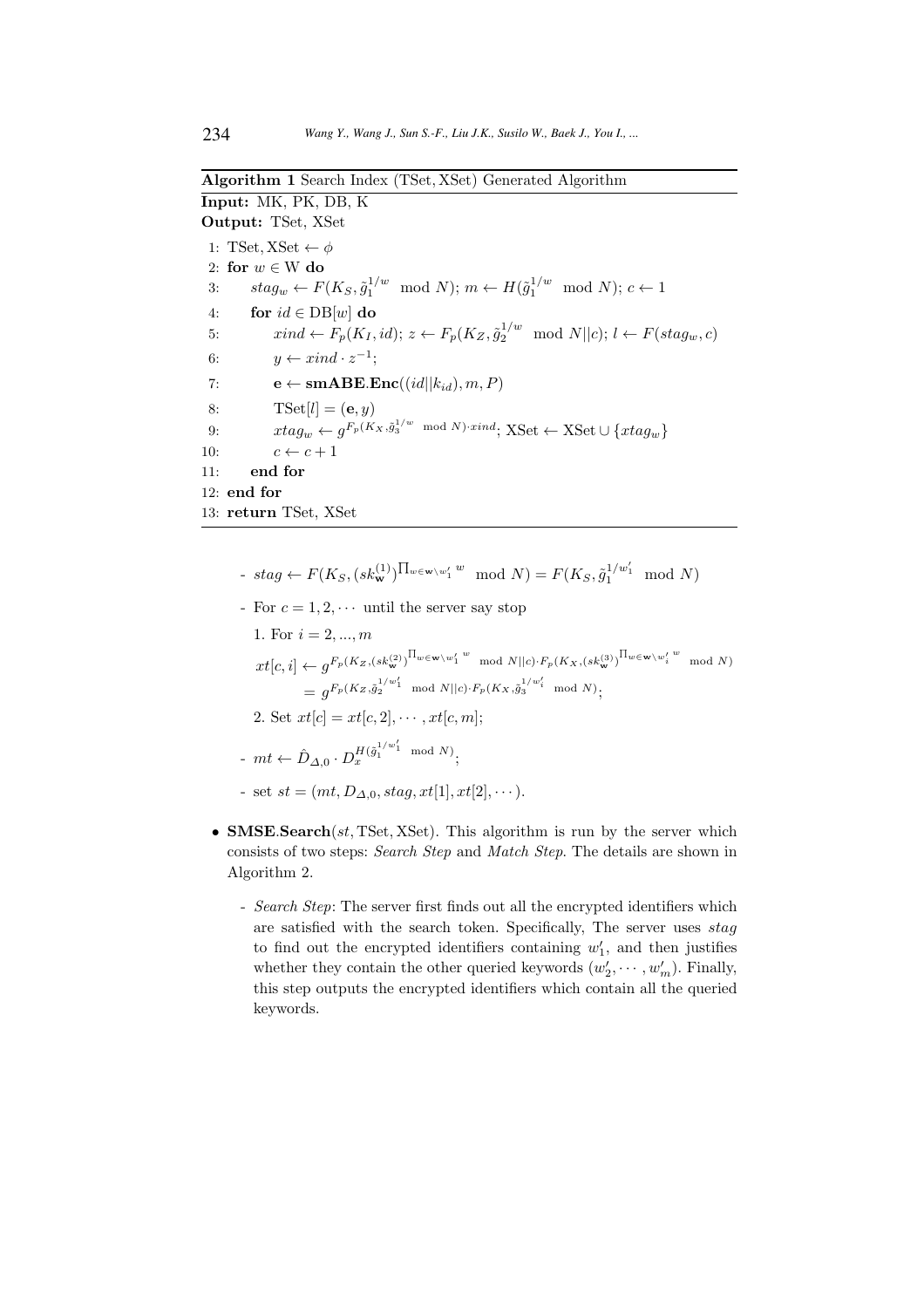- Match Step: The server then uses mt and  $D_{\Delta,0}$  to test whether the user can decrypt the encrypted identifiers generated in the Search Step. Finally, this Match Step outputs the ultimate encrypted identifiers which can be decrypted by the user.
- **SMSE.Retrieve** $(sk, R)$ . This algorithm is run by the user. On input the private key  $sk$  and the search result  $R$ , this algorithm outputs the identifiers and the corresponding document keys. Finally the user retrieves the documents and decrypts them.
	- For each  $\hat{\mathbf{e}} \in R$ , parse  $\hat{\mathbf{e}} = \langle \mathbf{e}_{dec} \rangle$  and the user directly decrypts the ciphertext

$$
(id \parallel k_{id}) \leftarrow \mathbf{smABE.Dec}(\mathbf{e}_{dec}, \mathbf{sk}_{dec}).
$$

- For each id, the user sends it to the server and then gets the corresponding encrypted document. Finally the encrypted document can be decrypted by  $k_{id}$ .

Algorithm 2 SMSE.Search(st, TSet, XSet) Input: st, TSet, XSet Output: R 1:  $S, R \leftarrow \phi$ 2: Parse  $st = (mt, D_{\Delta,0}, stag, xt[1], xt[2], \dots)$ 3:  $c = 1; l \leftarrow F(stag, c)$ 4: while TSet[l] exist do 5:  $(e, y) \leftarrow \text{TSet}[l]$ 6: if  $xt[c, i]^y \in XSet$  for all *i* then 7:  $S \leftarrow S \cup \{e\}$ 8: end if 9:  $c \leftarrow c + 1; l \leftarrow F(stag, c)$ 10: end while 11: for  $e \in S$  do 12: if smABE.Match $(e, mt, D_{\Delta,0}) =$  "yes" then 13: set  $\hat{\mathbf{e}} \leftarrow \langle \mathbf{e}_{dec} \rangle$ ;  $R \leftarrow R \cup \{\hat{\mathbf{e}}\}$ 14: end if 15: end for 16: return R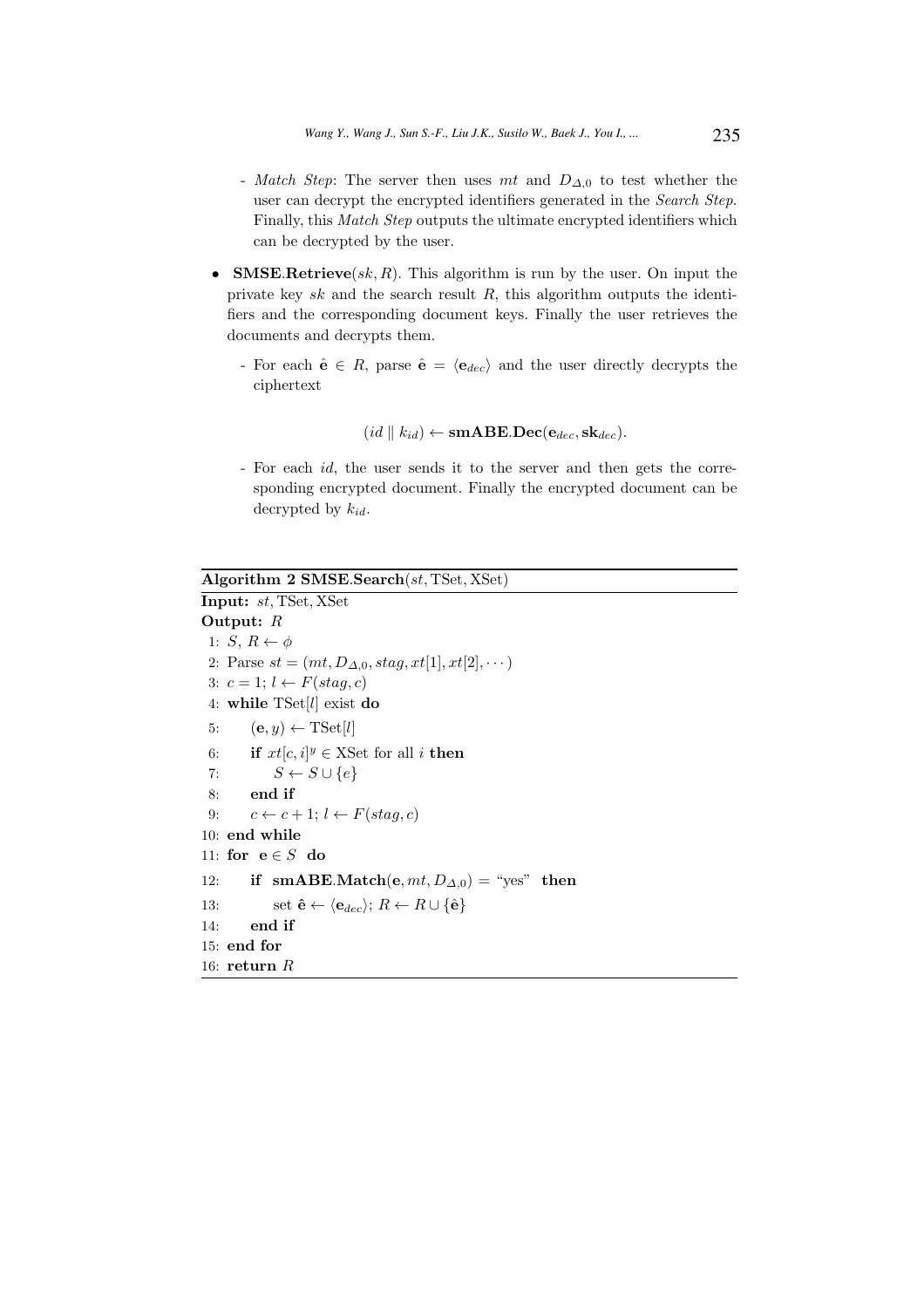# 5 Analysis of Our Proposed Scheme

#### 5.1 Security Analysis

We first describe the security model for our smABE scheme using the following game. A scheme is defined as IND-sCP-CPA security if no PPT adversary can break this game with a non-negligible advantage.

**Init:** The adversary A submits two challenge access policies  $P_0$  and  $P_1$ . **Setup:** The challenger C runs the **smABE. Setup** algorithm and gives the public key PK to the A. **Phase 1:**  $A$  submits an attribute list  $L$  to the  $C$ .  $C$  runs smABE.KeyGen and returns the secret key  $\mathbf{sk}_L$ , if  $(L \models P_0 \land L \models P_1)$  or  $(L \nvDash P_0 \land L \nvDash P_1)$ . A can repeat this quary polynomial times. **Challenge:** A submits two messages  $M_0$  and  $M_1$  to the C. If any attribute list satisfies both  $P_0$  and  $P_1$ , it is required that  $M_0 = M_1$ . C randomly chooses a bit  $v \in 0, 1$ , computes  $e_{P_v} = \textbf{smABE}.\textbf{Enc}(M_v, m, P_v)$  and sends  $e_{P_v}$  to A. **Phase 2:** Repeat the **Phase 1.**  $\mathcal A$  cannot submit  $L$  which satisfies  $L \models P_0 \land L \models P_1$ , if  $M_0 \neq M_1$ . Guess:  $\mathcal A$  outs a guess  $v'$  of  $v$ . The advantage of  $\mathcal A$  in this game is defined as 1

$$
\mathbf{Adv}_{\text{smABE}}^{\text{IND}-\text{sCP}-\text{ABE}} = |\text{Pr}[v'=v] - \frac{1}{2}|
$$

Fig.1. The IND-sCP-CPA game

Theorem 6. Our smABE scheme is IND-sCP-CPA secure under the DBDH assumption and D-linear assumption. The advantage  $\epsilon_{\text{CPA}}$  for a PPT adversary to attack the IND-sCP-CPA game in the random oracle model is negligible.

*Proof.* A sequence of hybrid games are used to prove that  $A$  cannot win the original game  $G$  with non-negligible probability. It is supposed that the two challenge access policies  $P_0 = [P_{0,1}, P_{0,2}, \cdots, P_{0,n}]$  and  $P_1 = [P_{1,1}, P_{1,2}, \cdots, P_{1,n}]$ are submitted at the beginning of the game. We first modify game  $G$  to game  $G_0$ . In game  $G_0$ , if A obtains the secret attribute key  $sk_L$  when  $(L \not\models P_0 \land L \not\models P_1)$ , the ciphertext component  $\tilde{C}$  is randomly chosen in  $G_T$  and the rest components are generated as usual. If A obtains the secret attribute key  $sk_L$  when  $(L \models P_0 \land L \models$  $P_1$ ), all components for the ciphertext are generated like in game  $G$ . In this case,  $G_0 = G_1$ . Then we change the components  $\{\{C_{i,t,\Delta}, C_{i,t,0}, \hat{C}_{i,t,0}\}_{1 \leq t \leq n_i}\}_{1 \leq i \leq n}$ and define a sequence of other games as follows.

For every attribute value  $\nu_{i,t}$  in the universe attribute set, if  $(\nu_{i,t} \in P_{0,i} \land$  $\nu_{i,t} \in P_{1,i}$  or  $(\nu_{i,t} \notin P_{0,i} \wedge \nu_{i,t} \notin P_{1,i}),$  the components  $\{C_{i,t,\Delta}, C_{i,t,0}, \hat{C}_{i,t,0}\}\$ in all games are generated in normal way like in game G. If there exists a  $\nu_{i,t}$  such that  $(\nu_{i,t} \in P_{0,i} \land \nu_{i,t} \notin P_{1,i})$  or  $(\nu_{i,t} \notin P_{0,i} \land \nu_{i,t} \in P_{1,i})$ , the ciphertext components  $\{C_{i,t,\Delta}, C_{i,t,0}, \hat{C}_{i,t,0}\}$  generated normally in game  $G_{l-1}$  will be replaced in game  $G_l$  by a random element in group  $\mathbb{G}$ . We stop this replace process when there is no such  $\nu_{i,t}$  satisfies  $(\nu_{i,t} \in P_{0,i} \land \nu_{i,t} \notin P_{1,i})$  or  $(\nu_{i,t} \notin P_{0,i} \land \nu_{i,t} \in P_{1,i}).$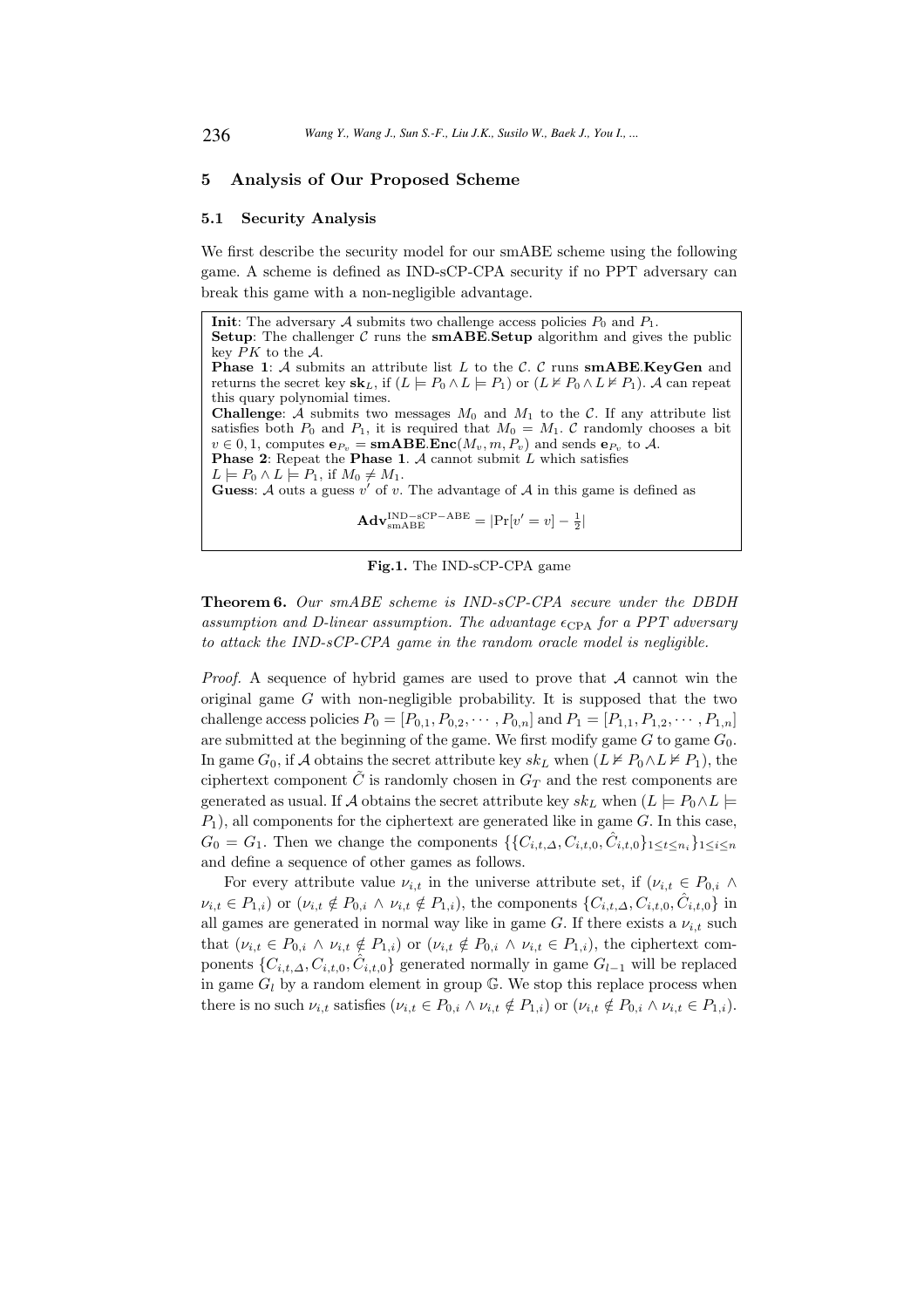In the last game, the advantage of  $A$  is zero because the distribution of the ciphertext components are the same no matter what the random bit  $\nu$  is. The above games are denoted as  $\{G, G_0, G_1, \cdots, G_{l_{max}}\}.$  Then we denote the probability for A to win the original game G as  $Pr[\varepsilon]$  and the probability to win the game  $G_l$  is denoted as  $Pr[\varepsilon_l]$ . Then the advantage in game  $G_0$  can be represented as  $\epsilon_{\text{CPA}}$ , where  $\epsilon_{\text{CPA}} = |\text{Pr}[\varepsilon] - \frac{1}{2}| = |\text{Pr}[\varepsilon] - \text{Pr}[\varepsilon_{l_{max}}]|$ , which has the following property.

$$
\epsilon_{\text{CPA}} \leq |\Pr[\varepsilon] - \Pr[\varepsilon_0]| + \sum_{l=1}^{l_{max}} |\Pr[\varepsilon_{l-1}] - \Pr[\varepsilon_l]|.
$$

We can prove that  $\epsilon_{\text{CPA}}$  is negligible under the assumption of DBDH and D-linear. From the Lemma 1 and Lemma 2, the inequalities  $|Pr[\varepsilon] - Pr[\varepsilon_0]| \leq$  $\epsilon_{\text{DBDH}}$  and  $|\Pr[\varepsilon_{l-1}] - \Pr[\varepsilon_l]| \leq \epsilon_{\text{DL}}$  are hold. Here the  $\epsilon_{\text{DBDH}}$  and  $\epsilon_{\text{DL}}$  represent the advantage for a distinguisher to win the DBDH challenge and D-linear challenge. Thus the inequality  $\epsilon_{CPA} \leq \epsilon_{DBDH} + |\mathcal{U}| \epsilon_{DL}$  holds, where  $|\mathcal{U}|$  represents the number of attributes in the system. Under the DBDH and D-linear assumptions,  $\epsilon_{\text{DBDH}}$  and  $\epsilon_{\text{DL}}$  are negligible and thus  $\epsilon_{\text{CPA}}$  is negligible. So we conclude that our proposed scheme smABE is IND-sCP-CPA secure under the DBDH assumption and D-linear assumption.

**Lemma 7.** The probability difference for a PPT adversary  $A$  to win the game  $G$ and game  $G_0$  is negligible under the DBDH assumption, that is  $|\Pr[\varepsilon]-\Pr[\varepsilon_0]| \leq$  $\epsilon_{\text{DBDH}}$ .

*Proof.* We build a distinguisher  $D$  to play the DBDH game. Given a challenge of  $[g, g^a, g^b, g^c, Z]$ , D distinguishes whether Z is  $e(g, g)^{abc}$  or a random element in  $\mathbb{G}_T$ . The details are as follows:

For Init, A commites two challenge access policy  $P_0^* = [P_{0,1}^*, P_{0,2}^*, \cdots, P_{0,n}^*]$ and  $P_1^* = [P_{1,1}^*, P_{1,2}^*, \cdots, P_{1,n}^*]$  to the  $\mathcal{D}$ . Then  $\mathcal{D}$  randomly selects a bit  $v \in 0, 1$ . Next, for Setup, D randomly chooses  $\omega \stackrel{R}{\leftarrow} \mathbb{Z}_p$ , sets  $g_1 = g^{\omega}$ ,  $g_2 = g^b$  and  $Y = e(g_1, g_2)^a = e(g_1, g_2)^y$ . Then the system public key is  $PK = \langle g, g_1, g_2, Y \rangle$ and sends  $PK$  to  $A$ . For *Phase 1*,  $A$  visit the hash oracle and key generation oracle to get the secret key  $\mathbf{sk}_{\mathbf{L}}$  for attribute set **L**, where  $(L \nvDash P_0^* \land L \nvDash P_1^*)$ . For Challenge, A submits two challenge ciphertext  $M_0$  and  $M_1$  to  $\mathcal D$ . Then  $\mathcal D$  sets  $\tilde{C} = M_v Z^{\omega}$ , and the rest ciphertext components are generated in normal way. For *Phase 2*, the distinguisher does as in *Phase 1*. For *Guess*, A output a bit v'. If  $v = v'$ , D outputs 1, otherwise D outputs 0. In case 1,  $Z = e(g, g)^{abc}$  and  $\tilde{C} = M_v Z^{\omega} = M_v Y^c$ . The view of A in this case is distributed exactly as  $\mathcal{A}'s$ view in G. We have  $Pr[\mathcal{D}(g, g^a, g^b, g^c, e(g, g)^{abc})] = Pr[\varepsilon]$ . In case 2, Z is a random element in  $\mathbb{G}_T$  where  $Z = g^z$ . The view of A in this case is distributed exactly as  $\mathcal{A}'s$  view in  $G_0$ . We have  $Pr[\mathcal{D}(g, g^a, g^b, g^c, g^z)] = Pr[\varepsilon_0]$ . So  $|Pr[\varepsilon] - Pr[\varepsilon_0]|$  =  $|\Pr[\mathcal{D}(g, g^a, g^b, g^c, e(g, g)^{abc})] - \Pr[\mathcal{D}(g, g^a, g^b, g^c, g^z)]| \le \epsilon_{DBDH}.$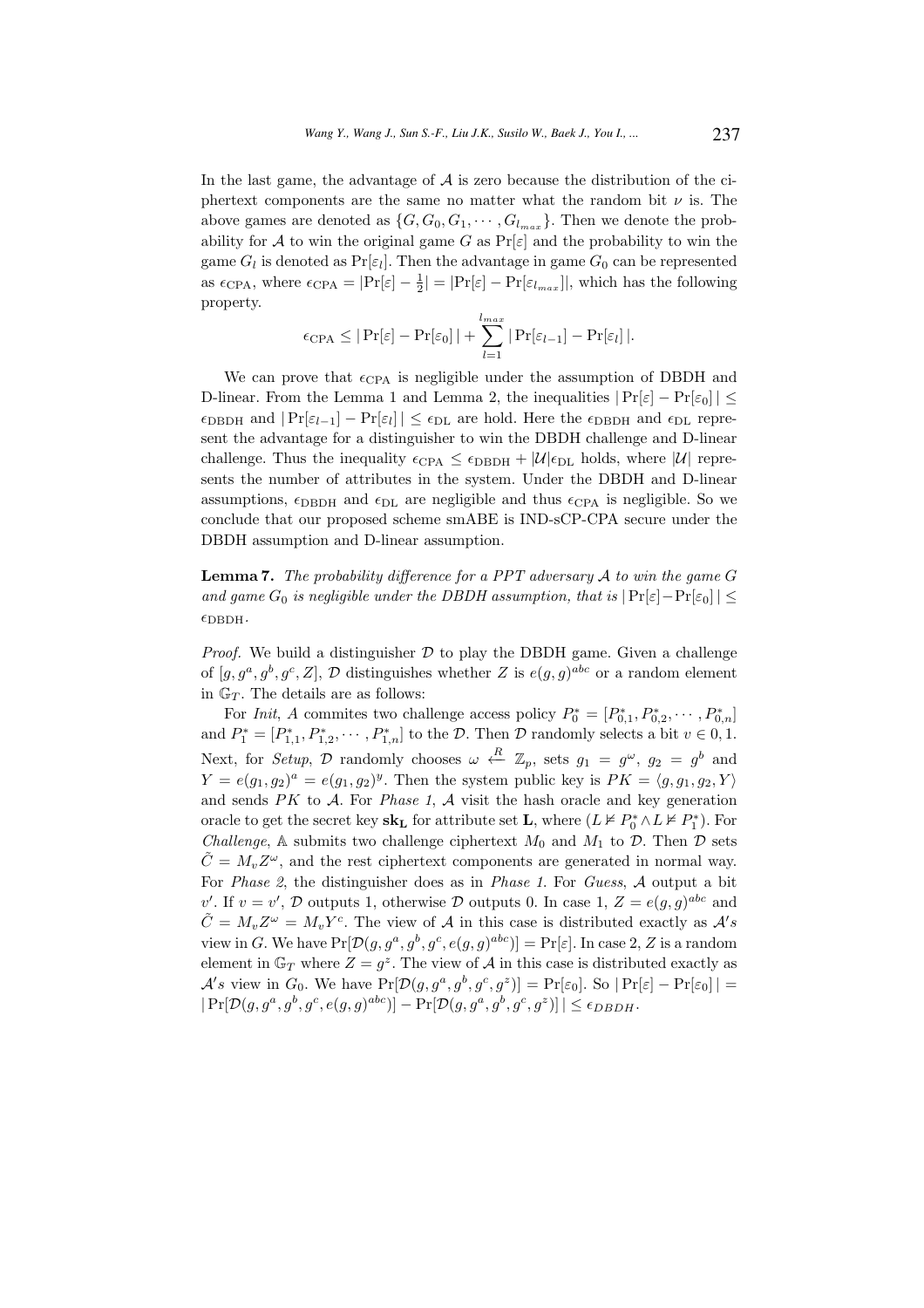**Lemma 8.** The probability difference for a PPT adversary  $A$  to win the game  $G_{l-1}$  and game  $G_l$  is negligible under the D-Linear assumption, that is  $|Pr[\varepsilon_{l-1}] \Pr[\varepsilon_l] \leq \epsilon_{\text{DL}}$  for  $1 \leq l \leq l_{max}$ .

*Proof.* We build a distinguisher  $\mathcal{D}_l$  to play the D-Linear game. Given a challenge of  $[g, g^{z_1}, g^{z_2}, Z, g^{z_2z_4}, g^{z_3+z_4}]$ ,  $\mathcal{D}_l$  distinguishes whether Z is  $g^{z_1z_3}$  or a random element in  $\mathbb{G}_T$ . From Theorem 1, the ciphertext components  $\{C_{i_l,t_l,\Delta}, C_{i_l,t_l,0},\}$  $\hat{C}_{i_l,t_l,0}$ } generated normally in  $\mathbf{G}_{l-1}$  are replaced by a random element from  $\mathbb G$ in game  $\mathbf{G}_l$ . In general, suppose that  $(\nu_{i_l,t_l} \notin P^*_{0,i_l} \wedge \nu_{i_l,t_l} \in P^*_{1,i_l})$ . The details are as follows:

For *Init*, A commits two challenge access policy  $P_0^* = [P_{0,1}^*, P_{0,2}^*, \cdots, P_{0,n}^*]$ and  $P_1^* = [P_{1,1}^*, P_{1,2}^*, \cdots, P_{1,n}^*]$  to the  $\mathcal{D}_l$ . Then  $\mathcal{D}_l$  randomly selects a bit  $v \in 0, 1$ . Next, for Setup,  $\mathcal{D}_l$  sets  $g_1 = g^{z_1}$ ,  $g_2 = g^{z_2}$ , randomly selects  $y \stackrel{R}{\leftarrow} \mathbb{Z}_p$  and sets  $Y = e(g_1, g_1)^y$ . Then the system public key is  $PK = \langle g, g_1, g_2, Y \rangle$  and sends PK to A. For *Phase 1*, A visit the hash oracle and key generation oracle to get the secret key  $sk_L$  for attribute set **L**. For *Challenge*, A submits two challenge ciphertext  $M_0$  and  $M_1$  to  $\mathcal{D}$ . If  $(L \nvDash P_0^* \wedge L \nvDash P_1^*)$ ,  $\tilde{C}$  is a random element in  $\mathbb{G}_T$ . Otherwise,  $\mathcal{D}_l$  sets  $\tilde{C} = M_v Y^s$ , where  $s = z_3 + s = z_4$ . Then  $\mathcal{D}_l$  randomly selects  $s' \xleftarrow{R} \mathbb{Z}_p$  and sets  $C_{\Delta} = Y^{s'}$ ,  $\hat{C}_0 = g_1^{s'}$ ,  $C_1 = g^{z_2 z_4} = g_2^{s''}$ ,  $\hat{C}_1 = Z =$  $g^{z_1z_3}=g_1^{s-s''}$  $_1^{s-s''}$ ,  $C_x = g_2^{s'H(m)}$ , where  $s'' = z_4$ . Then  $\mathcal{D}_l$  selects  $\{\sigma_{i,\Delta}, \sigma_{i,0}, \sigma_{i,1} \stackrel{R}{\leftarrow} \sigma_{i,\Delta} \}$  $\mathbb{G}|1 \leq i \leq n$  such that  $\prod_{i=1}^{n} \sigma_{i,\Delta} = \prod_{i=1}^{n} \sigma_{i,0} = \prod_{i=1}^{n} \sigma_{i,1} = 1_{\mathbb{G}}$ , and computes the ciphertext component  $\{\{C_{i,t,\Delta}, C_{i,t,0}, \hat{C}_{i,t,0}\}_{1 \leq t \leq n_i}\}_{1 \leq i \leq n}$  in  $\mathbf{G}_l$  is the same as in  $\mathbf{G}_{l-1}$  exception the coponents  $\{C_{i_l,t_l,\Delta}, C_{i_l,t_l,0}, \hat{C}_{i_l,t_l,0}\}$ . Here  $C_{i_l,t_l,\Delta}$  $\sigma_{i_l, \Delta} g^{s'\tau_{i_l, t_l}}, C_{i_l, t_l, 0} = \sigma_{i_l, 0} (g^{z_2 z_4})^{a_{i_l, t_l}}$  and  $\hat{C}_{i_l, t_l, 0} = \sigma_{i_l, 1} Z^{b_{i_l, t_l}}$ . If  $Z = g^{z_1 z_3}$ , A is in game  $\mathbf{G}_{l-1}$ , otherwise  $\mathcal A$  is in game  $\mathbf{G}_l$ . For *Phase 2*, the distinguisher does as in *Phase 1*. For *Guess*,  $\mathcal A$  output a bit  $v'$ . If  $v = v'$ ,  $\mathcal D_l$  outputs 1, otherwise  $\mathcal D_l$ outputs 0. In case 1, when  $Z = g^{z_1 z_3}$ , the view of A is distributed exactly as  $A's$ view in  $\mathbf{G}_{l-1}$ . We have  $Pr[\mathcal{D}(g, g^{z_1}, g^{z_2}, g^{z_1z_3}, g^{z_2z_4}, g^{z_3+z_4})] = Pr[\varepsilon_{l-1}]$ . In case 2, Z is a random element in  $\mathbb{G}_T$ , the view of A is distributed exactly as  $\mathcal{A}'s$  view in  $\mathbf{G}_l$ . We have  $\Pr[\mathcal{D}(g, g^{z_1}, g^{z_2}, g^{z}, g^{z_2z_4}, g^{z_3+z_4})] = \Pr[\varepsilon_l]$ . So  $|\Pr[\varepsilon_{l-1}] - \Pr[\varepsilon_l]| =$  $\big|\Pr[\mathcal{D}(g, g^{z_1}, g^{z_2}, g^{z_1z_3}, g^{z_2z_4}, g^{z_3+z_4}) - \Pr[\mathcal{D}(g, g^{z_1}, g^{z_2}, g^{z}, g^{z_2z_4}, g^{z_3+z_4})]\big| \le \epsilon_{DL}.$ 

**Theorem 9.** Our Multi-user searchable encryption scheme is  $\mathcal{L}$ -semantically secure against the adaptive attacks under the assumptions that DDH assumption holds in  $\mathbb{G}$ , F and  $F_p$  are secure PRFs and smABE is a CPA secure encryption.

Proof. This proof is similar to [Sun et al. 2016]. The main difference contains two aspects. First, we use our smABE to encrypt the document identifiers id instead of CP-ABE. Since the smABE is IND-sCP-CPA secure, an adversary cannot distinguish whether a ciphertext is for the desired id or an arbitrary message. Second, in our scheme, the simulator also needs to construct mt and  $D_{\Delta,0}$ . It is easy to construct  $D_{\Delta,0}$  with the information of  $\mathbf{sk}_{mat}$ . To construct mt, we use a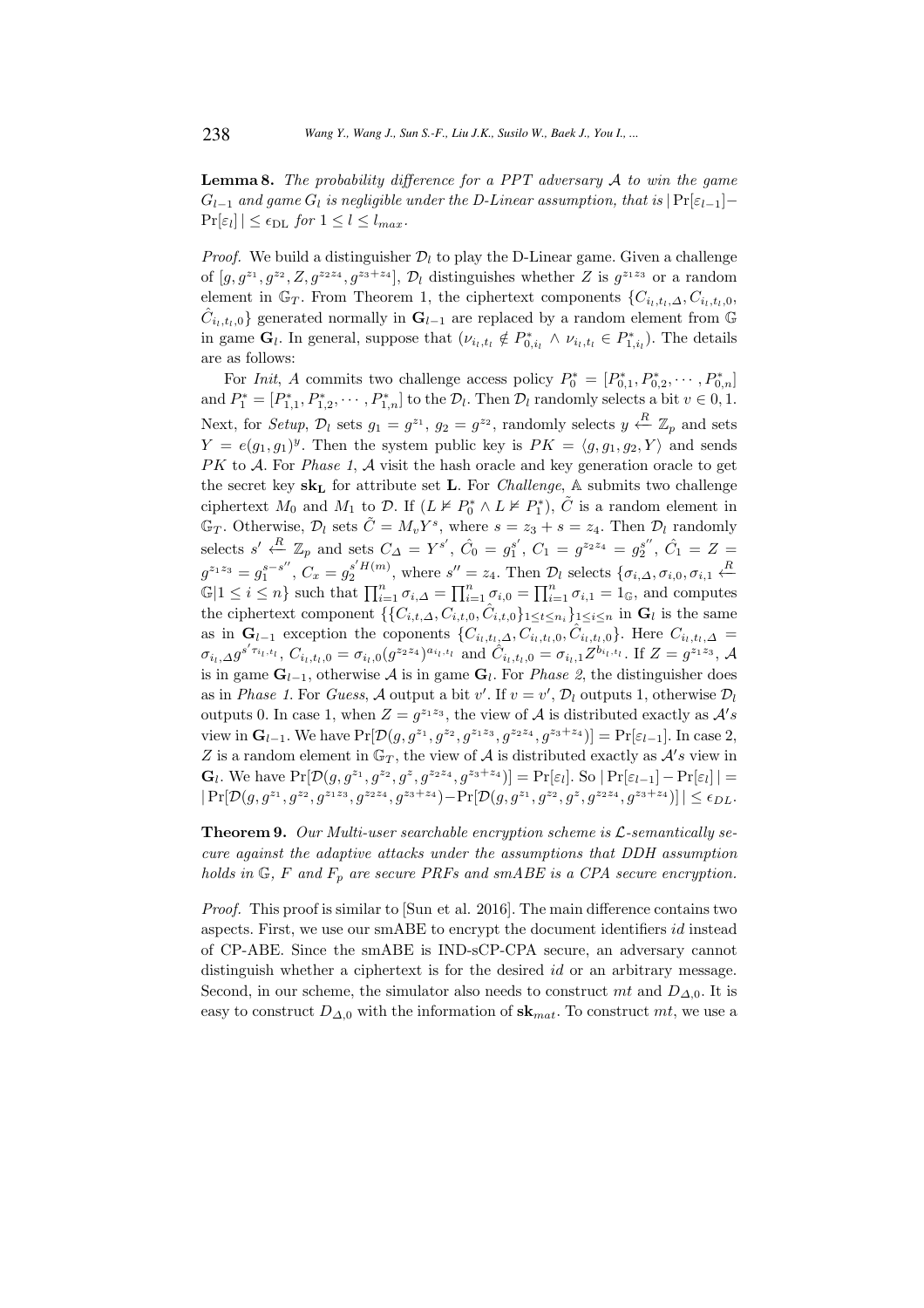| Schemes                            | Sun et al.'s scheme                                                                                              | Our Proposed Scheme                                                                                          |
|------------------------------------|------------------------------------------------------------------------------------------------------------------|--------------------------------------------------------------------------------------------------------------|
| <b>Access Policy Protection No</b> |                                                                                                                  | Yes                                                                                                          |
| Encryption Cost                    | $ \mathcal{T}  +  \mathbb{G}_T  + (2k+1) \mathbb{G} $                                                            | $2 \mathbb{G}_T  + (3\eta + 4) \mathbb{G} $                                                                  |
| Match Cost                         |                                                                                                                  | $2\mu P$                                                                                                     |
| Communication Cost                 | $\left  \frac{\text{DB}(\bar{\mathbf{w}})  \cdot [ \mathcal{T}  +}{ \mathbb{G}_T  + (2k+1) \mathbb{G} } \right $ | $l\left  {\rm DB}(\bar{\mathbf{w}})\right  \cdot \left[ \left {\mathbb G}_T\right  + 4  {\mathbb G} \right]$ |
| Decryption Cost                    | $l \text{DB}(\bar{\mathbf{w}})  \cdot [(2k+1)P + hE] \quad l \text{DB}(\bar{\mathbf{w}})  \cdot 4P$              |                                                                                                              |

Table 1: Comparison Between Two Schemes

random oracle to generate the auxiliary message  $m$  such that to keep consistent with the **SMSE.Setup** algorithm. Therefore, our proposed SMSE scheme is also  $\mathcal{L}$ -semantically secure against the adaptive attacks.

## 5.2 Comparison

In this section, we compare the proposed scheme with Sun et al. scheme. Table 1 presents the comparison between these two schemes. We denote  $E$  as an exponentiation operation in  $\mathbb{G}_T$ , P as a computation operation of a paring,  $|\mathcal{T}|$  as the size of the access policy tree  $\mathcal{T}$ , k as the number of attributes in the  $\mathcal{T}$ , h as the number of non-leaf node in  $\mathcal{T}$ ,  $|DB(\bar{w})|$  as the search results for the queried keywords  $\bar{\mathbf{w}}$ ,  $|\mathbb{G}|$  as the bit-length of an element in group  $\mathbb{G}$ , l as the ratio of the number of search results for the queried keywords to the number of ones which can be decrypted by the user.

#### 5.3 Performance Evaluation

In this section, we provide the experimental evaluation of the proposed SMSE scheme. Our experiments are implemented with the pairing-based cryptography (PBC) library and OpenSSL open-source library on a LINUX machine with Intel Core i5-6500 CPU processors running at 3.20 GHz and 16 G memory. We evaluate the computation cost, storage cost and transmission cost between our proposed scheme and Sun et al. scheme [Sun et al. 2016].

In the Setup algorithm, the main difference between our proposed scheme with the scheme in [Sun et al. 2016] is the generation of the ciphertext **e**. In our scheme, the ciphertext e is generated by the proposed smABE, while e in [Sun et al. 2016] is generated by CP-ABE [Bethencourt et al. 2007]. It is first to generate the system public key  $pk$  and the system master key  $mk$ , which are not related to the system attribute set and the access policy in both schemes. The size of  $pk$  and  $mk$  in the proposed smABE and CP-ABE is 764 Byte, 1020 Byte respectively and the time cost is 0.95s, 1.23s respectively.

The search index TSet and XSet are generated by the data owner and sent to the cloud. For each keyword, there are two elements in the TSet and one element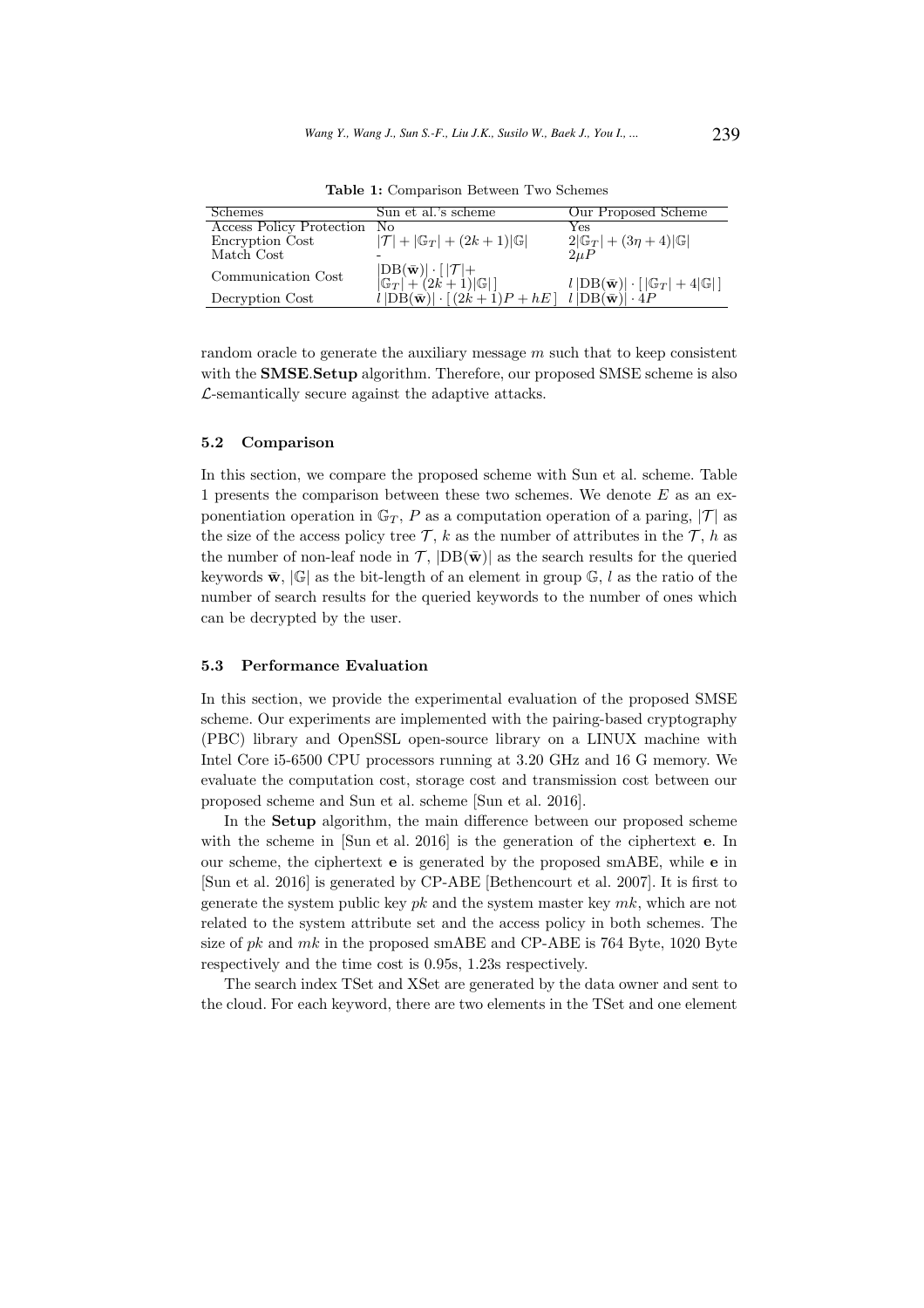

Figure 2: Setup in SMSE.



Figure 3: KenGen in SMSE.

in the XSet. The difference between our SMSE scheme and Sun et al. scheme is the generation of element e. So we implement the costs of e and the results are shown in Figure 2. Here we set the number of attribute type from 1 to 10 and each type has two values. The access policy in both schemes is set to the same. The number of keyword-document pair varies from one hundred thousand to 2 million. From Figure 2a, the time cost to generate e in both schemes increases with the number of attribute type and keyword-document pair. The time cost in our scheme is larger than that of Sun et al. scheme. From Figure 2b, the size of e also increases with the number of attribute type and keyword-document pair, which in our scheme is larger than that of Sun et al. scheme. However, the generation of e is one-time cost, and it will be outsourced to the server. Therefore, both the time cost and storage cost in our scheme are acceptable.

The comparison of generating the attribute private key  $sk_L$  is shown in Figure 3. The time cost for both schemes increases with the number of attribute types, and it is slightly larger in our scheme. For the size of attribute private key, it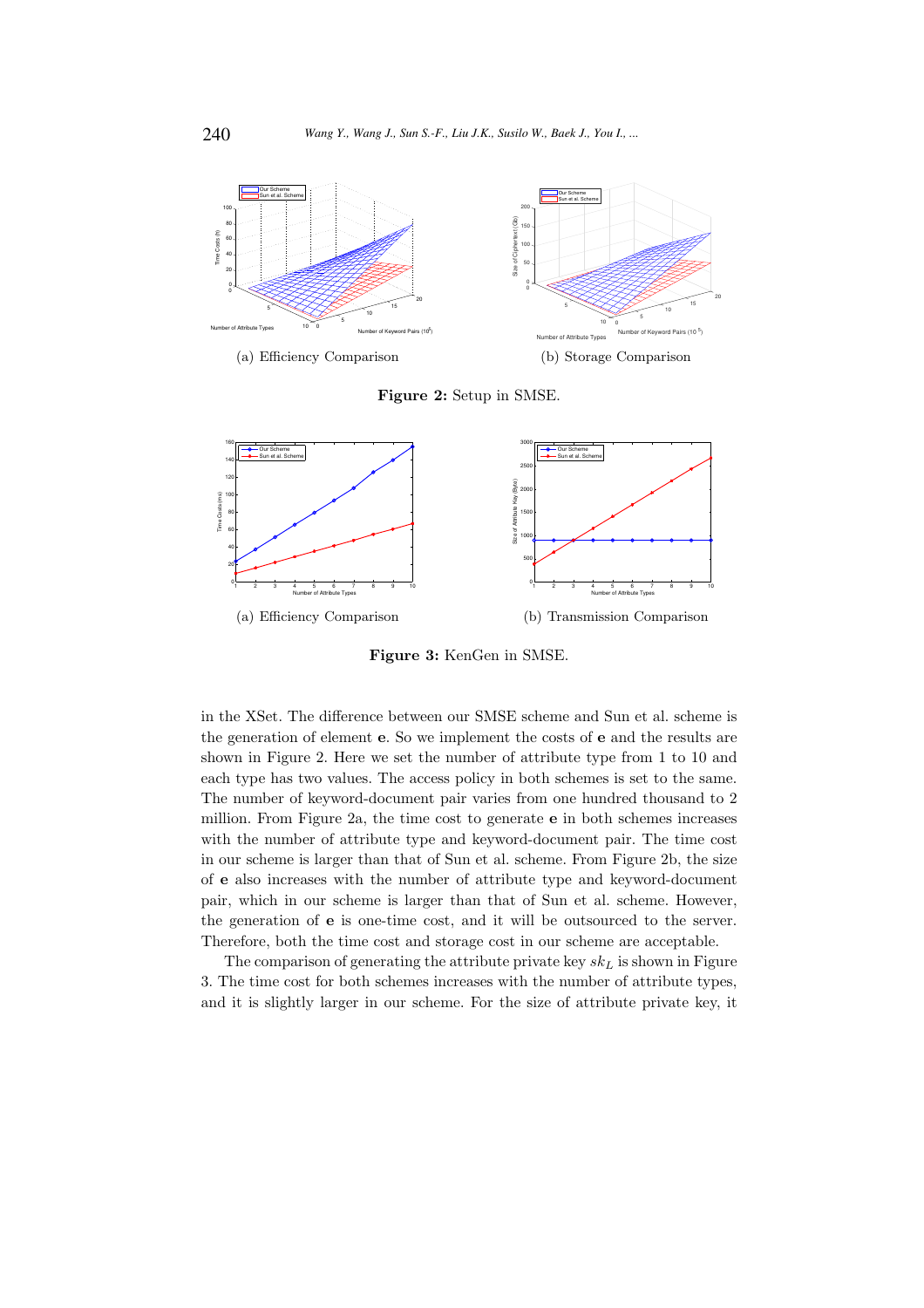is a constant number in our scheme. However, it increases with the number of attribute types in Sun et al. scheme. In multi-user searchable encryption setting, the attribute private key needs to be transmitted to the different users, so the communication cost is saved in our proposed scheme.



Figure 4: Transmission comparison.

Figure 5: Efficiency comparison.

The comparison of the cost of transmitting the search results is shown in Figure 4. Here we set the number of search results is 5 thousands. For Sun et al. scheme, all the search results are needed to be transmitted to the user, no matter whether they can be decrypted. Besides, the size of ciphertext increases with the number of attribute types. For our proposed scheme, it just returns the ciphertext which can be decrypted by the user. Furthermore, the size of ciphertext is constant. From Figure 4, we can see the size of ciphertext in our scheme decreases with the decryption probability decreases and not increases with the number of attribute types. As a result, the transmission cost in our scheme is dramatically saved.

The comparison of the cost of decrypting the search results is shown in Figure 5. For Sun et al. scheme, the user needs to decrypt all the search results. In fact, it takes a little time to find out the ones which cannot be decrypted. However, the decryption cost for the ones which can be decrypted increases with the number of attribute types. However, in our scheme, the user just needs to decrypt the ones which is returned by the server. Besides, the decryption overhead is constant. As shown in Fig. 5, our decryption algorithm is very efficient.

# 6 Conclusion

In this paper, we proposed a new multi-user searchable encryption scheme that simultaneously achieves Boolean query and fast decryption. In our construction, a server-side match technique is proposed which can ensure the cloud server to test whether an encrypted data match the user's decryption ability. Furthermore,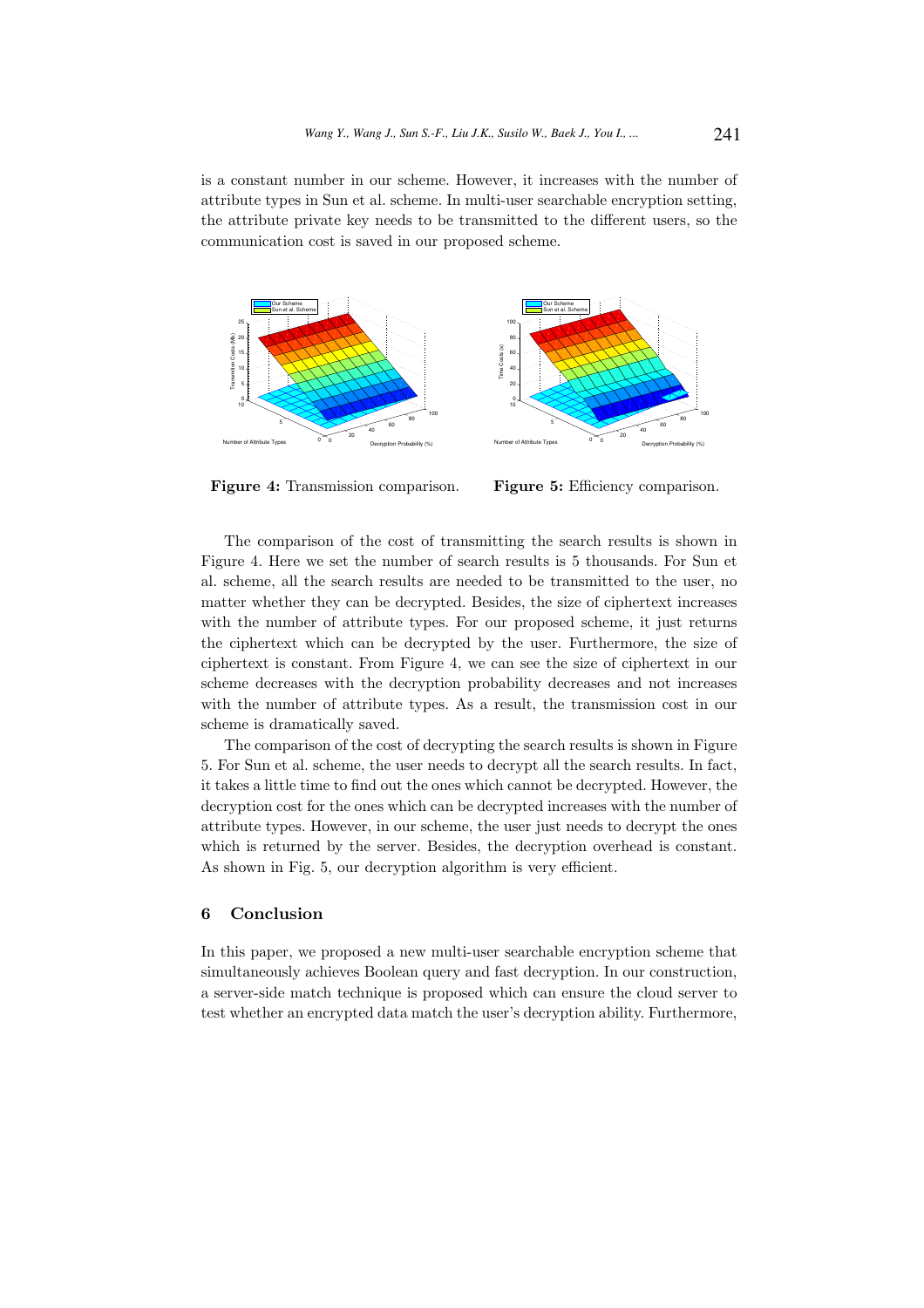we construct a new SMSE scheme with fast decryption based on the above technique. That is, the server can filter the search results which cannot be decrypted by the user. Formal security analysis and performance evaluation present that the proposed construction can achieve the desired goals and reduce the communication and decryption cost.

## Acknowledgement

This work was supported by the National Key Research and Development Program of China (2017YFB0802202), National Natural Science Foundation of China (Nos. 61572382, 61702401), China 111 Project (No. B16037), Natural Science Basic Research Plan in Shaanxi Province (Nos. 2016JZ021, 2018JQ6001), and China Postdoctoral Science Foundation (Nos. 2017M613083).

# References

- [Ballard et al. 2005] Ballard, L., Kamara, S., Monrose, F.: "Achieving Efficient Conjunctive Keyword Searches over Encrypted Data"; Proc. of ICICS 2005, 10-13.
- [Bethencourt et al. 2007] Bethencourt, J., Sahai, A., Waters, B.: "Ciphertext-Policy Attribute-Based Encryption"; 2007 IEEE Symposium on Security and Privacy (S&P). 2007 (May), 321–334.
- [Bost et al. 2017] Bost, R., Minaud, B., Ohrimenko, O.: "Forward and Backward Private Searchable Encryption from Constrained Cryptographic Primitives"; Proc. of the 2017 ACM SIGSAC Conference on Computer and Communications Security (CCS). 2017 (Oct), 1465–1482.
- [Cash et al. 2013] Cash, D., Jarecki, S., Jutla, C. S., Krawczyk, H., Rosu, M., Steiner, M.:"Highly-Scalable Searchable Symmetric Encryption with Support for Boolean Queries"; Proc. of the  $33<sup>th</sup>$  Annual Cryptology Conference (CRYPTO). 2013 (Aug), 353–373.
- [Chase 2007] Chase, M.:"Multi-authority Attribute Based Encryption"; Proc. of the  $4^{th}$  Theory of Cryptography Conference (TCC). 2007 (Feb), 21-24.
- [Chen et al. 2015a] Chen, X., Li, J., Huang, X., Ma, J., Lou, W.: "New Publicly Verifiable Databases with Efficient Updates"; IEEE Transactions on Dependable and Secure Computing, 12, 5 (2015), 546–556.
- [Chen et al. 2016] Chen, X., Li, J., Weng, J., Ma, J., Lou, W.: "Verifiable Computation over Large Database with Incremental Updates"; IEEE Transactions on Computers, 65, 10 (2016), 3184–3195.
- [Chen et al. 2014] Chen, X., Li, J., Ma, J., Tang, Q., Lou, W.: "New Algorithms for Secure Outsourcing of Modular Exponentiations"; IEEE Transactions on Parallel and Distributed Systems, 25, 9 (2014), 2386–2396.
- [Chen et al. 2015b] Chen, X., Huang, X., Li, J., Ma, J., Lou, W., Wong, D. S.: "New Algorithms for Secure Outsourcing of Large-Scale Systems of Linear Equations"; IEEE Transactions on Information Forensics and Security, 10, 1 (2015), 69–78.
- [Curtmola et al. 2006] Curtmola, R., Garay, J. A., Kamara, S., Ostrovsky, R.:"Searchable Symmetric Encryption: Improved Definitions and Efficient Constructions"; Proc. of the 2006 ACM Conference on Computer and Communications Security (CCS). 2006 (Oct), 79-88.
- [Goh 2003] Goh, E.:"Secure Indexes"; IACR Cryptology ePrint Archive, (2003), 216.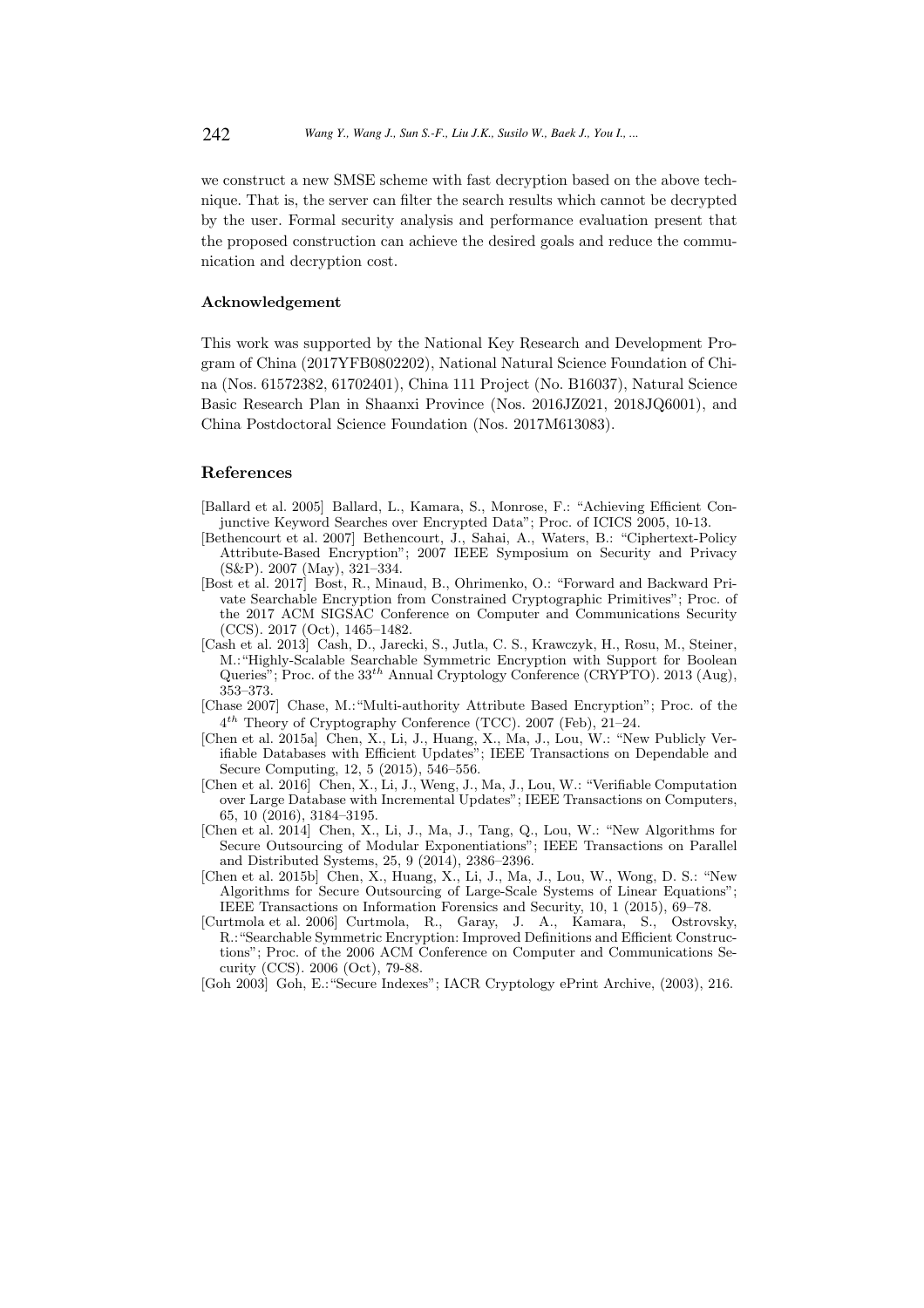- [Golle et al. 2004] Golle, P., Staddon, J., Waters, B. R.:"Secure Conjunctive Keyword Search over Encrypted Data"; Proc. of the  $2^{nd}$  International Conference on Applied Cryptography and Network Security (ACNS). 2004 (Jun), 31-45.
- [Goyal et al. 2006] Goyal, V., Pandey, O., Sahai, A., Waters, B.:"Attribute-based Encryption for Fine-grained Access Control of Encrypted Data"; Proc. of the 2006 ACM Conference on Computer and Communications Security (CCS). 2006 (Oct), 89-98.
- [Jarecki et al. 2013] Jarecki, S., Jutla, C. S., Krawczyk, H., Rosu, M., Steiner, M.:"Outsourced Symmetric Private Information Retrieval"; Proc. of the 2013 ACM SIGSAC Conference on Computer and Communications Security (CCS). 2013 (Nov), 875-888.
- [Kapadia et al. 2007] Kapadia, A., Tsang, P. P., Smith, S. W.:"Attribute-Based Publishing with Hidden Credentials and Hidden Policies'; Proc. of the Network and Distributed System Security Symposium (NDSS). 2007 (Feb), 179-192.
- [Kamara et al. 2012] Kamara, S., Papamanthou, C., Roeder, T.:"Dynamic Searchable Symmetric Encryption"; Proc. of the 2012 ACM SIGSAC Conference on Computer and Communications Security (CCS). 2012 (Oct), 965–976.
- [Kim et al. 2017] Kim, K. S., Kim, M., Lee, D., Park, J. H., Kim, W.:"Forward Secure Dynamic Searchable Symmetric Encryption with Efficient Updates"; Proc. of the 2017 ACM SIGSAC Conference on Computer and Communications Security (CCS). 2017 (Oct), 1449–1463.
- [Lai et al. 2011] Lai, J., Deng, R. H., Li, Y.:"Fully Secure Cipertext-Policy Hiding CP-ABE': Proc. of the  $7<sup>th</sup>$  International Conference on Information Security Practice and Experience (ISPEC). 2011 (June), 24–39.
- [Li et al. 2014] Li, J., Huang, X., Li, J., Chen, X., Xiang, Y.: "Securely Outsourcing Attribute-Based Encryption with Checkability"; IEEE Transactions on Parallel and Distributed Systems, 25, 8 (2014), 2201–2210.
- [Li et al. 2018] Li, J., Zhang, Y., Chen, X., Xiang, Y.:"Secure Attribute-based Data Sharing for Resource-limited Users in Cloud Computing"; Computers & Security, 72 (2018), 2011 (May), 1–12.
- [Li et al. 2019] Li, Y., Yu, Y., Susilo, W., Min, G., Ni, J., Choo, R.,: "Fuzzy Identity-Based Data Integrity Auditing for Reliable Cloud Storage Systems". IEEE Transactions on Dependable and Secure Computing, 16(1) (2019), 72-83.
- [Liang et al. 2016] Liang, K., Huang, X., Guo, F., Liu, J. K.: "Privacy-Preserving and Regular Language Search Over Encrypted Cloud Data"; IEEE Transactions on Information Forensics and Security, 11, 10 (2016), 2365–2376.
- [Nishide et al. 2008] Nishide, T., Yoneyama, K., Ohta, K.: "Attribute-Based Encryption with Partially Hidden Encryptor-Specified Access Structures"; Proc. of the  $6<sup>th</sup>$ International Conference on Applied Cryptography and Network Security (ACNS). 2008 (Jun), 111–129.
- [Ryu and Takagi 2007] Ryu, E., Takagi, T.: "Efficient Conjunctive Keyword-Searchable Encryption"; Proc. of the  $21^{st}$  International Conference on Advanced Information Networking and Applications (AINA). 2007 (May), 409–414.
- [Song 2000] Song, D. X., Wagner, D., Perrig, A.: "Practical Techniques for Searches on Encrypted Data"; IEEE S&P. 2000 (May), 44–55.
- [Song et al. 2018] Song X., Dong C., Yuan D., Xu Q., Zhao M.: "Forward Private Searchable Symmetric Encryption with Optimized I/O Efficiency"; IEEE Transactions on Dependable and Secure Computing, 2018.
- [Stefanov et al. 2014] Stefanov, E., Papamanthou, C., Shi, E.: "Practical Dynamic Searchable Encryption with Small Leakage"; Proc. of the  $21^{st}$  Annual Network and Distributed System Security Symposium (NDSS). 2014 (Feb), 23–26.
- [Sun et al. 2016] Sun, S., Liu, J. K., Sakzad, A., Steinfeld, R., Yuen, T. H.: "An Efficient Non-interactive Multi-client Searchable Encryption with Support for Boolean Queries"; Proc. of the  $21^{st}$  European Symposium on Research in Computer Security (ESORICS). 2016 (Sep), 26–30.